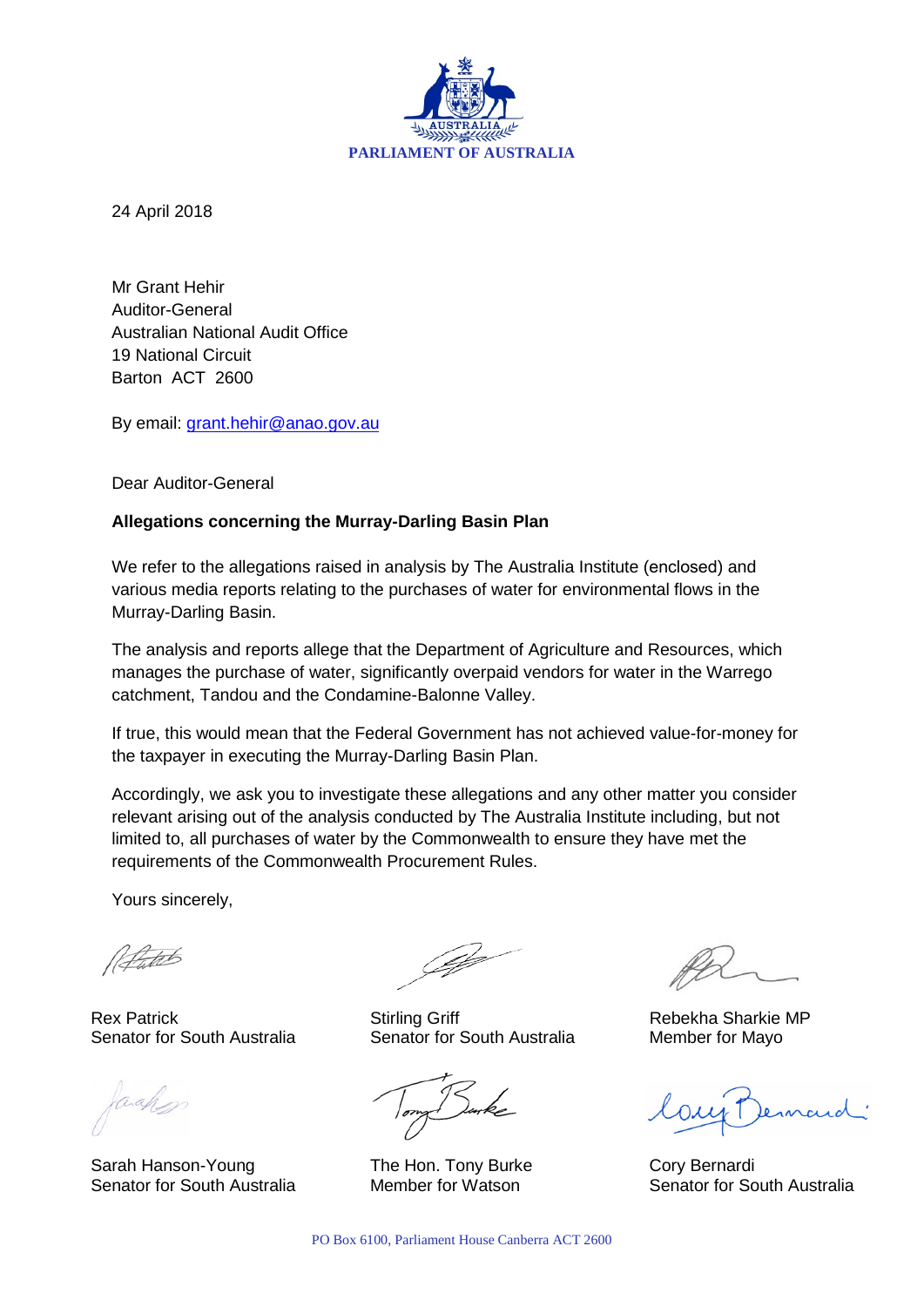

# **That's not how you haggle….**

**Commonwealth water purchasing in the Condamine Balonne**

*The Australian Government bought 29 gigalitres of water for \$80m in the Condamine-Balonne valley. The vendors originally insisted on \$2,200 per megalitre. But after negotiation, the Government paid a higher price - \$2,745 per megalitre. Worse, the water has no legal status outside the farm gate and shouldn't be counted towards the water recovery target.* 

**Maryanne Slattery Rod Campbell March 2018**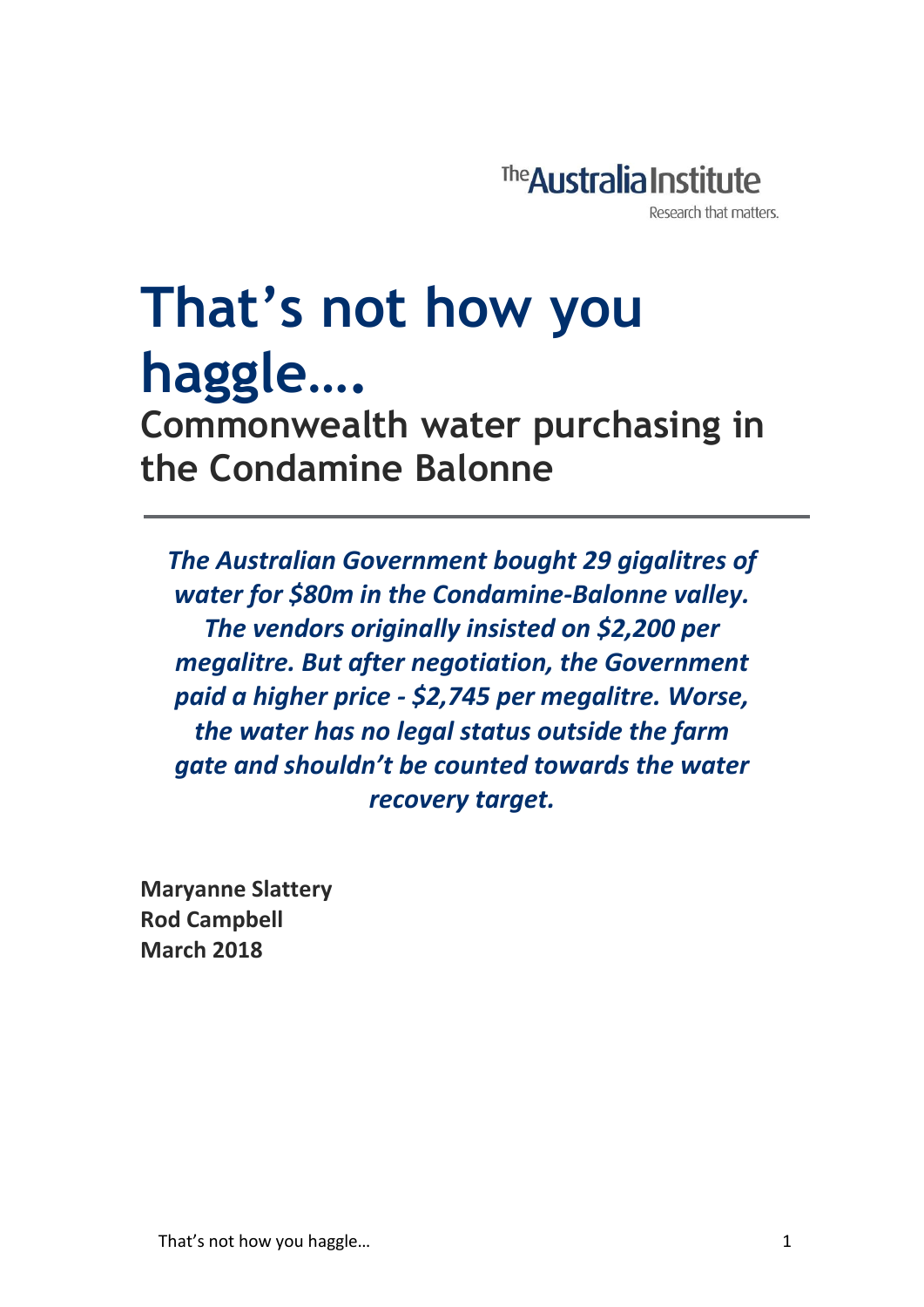# **ABOUT THE AUSTRALIA INSTITUTE**

The Australia Institute is an independent public policy think tank based in Canberra. It is funded by donations from philanthropic trusts and individuals and commissioned research. We barrack for ideas, not political parties or candidates. Since its launch in 1994, the Institute has carried out highly influential research on a broad range of economic, social and environmental issues.

# **OUR PHILOSOPHY**

As we begin the 21st century, new dilemmas confront our society and our planet. Unprecedented levels of consumption co-exist with extreme poverty. Through new technology we are more connected than we have ever been, yet civic engagement is declining. Environmental neglect continues despite heightened ecological awareness. A better balance is urgently needed.

The Australia Institute's directors, staff and supporters represent a broad range of views and priorities. What unites us is a belief that through a combination of research and creativity we can promote new solutions and ways of thinking.

# **OUR PURPOSE – 'RESEARCH THAT MATTERS'**

The Institute publishes research that contributes to a more just, sustainable and peaceful society. Our goal is to gather, interpret and communicate evidence in order to both diagnose the problems we face and propose new solutions to tackle them.

The Institute is wholly independent and not affiliated with any other organisation. Donations to its Research Fund are tax deductible for the donor. Anyone wishing to donate can do so via the website at [https://www.tai.org.au](https://www.tai.org.au/) or by calling the Institute on 02 6130 0530. Our secure and user-friendly website allows donors to make either one-off or regular monthly donations and we encourage everyone who can to donate in this way as it assists our research in the most significant manner.

Level 1, Endeavour House, 1 Franklin St Canberra, ACT 2601 Tel: (02) 61300530 Email[: mail@tai.org.au](mailto:mail@tai.org.au) Website: [www.tai.org.au](http://www.tai.org.au/)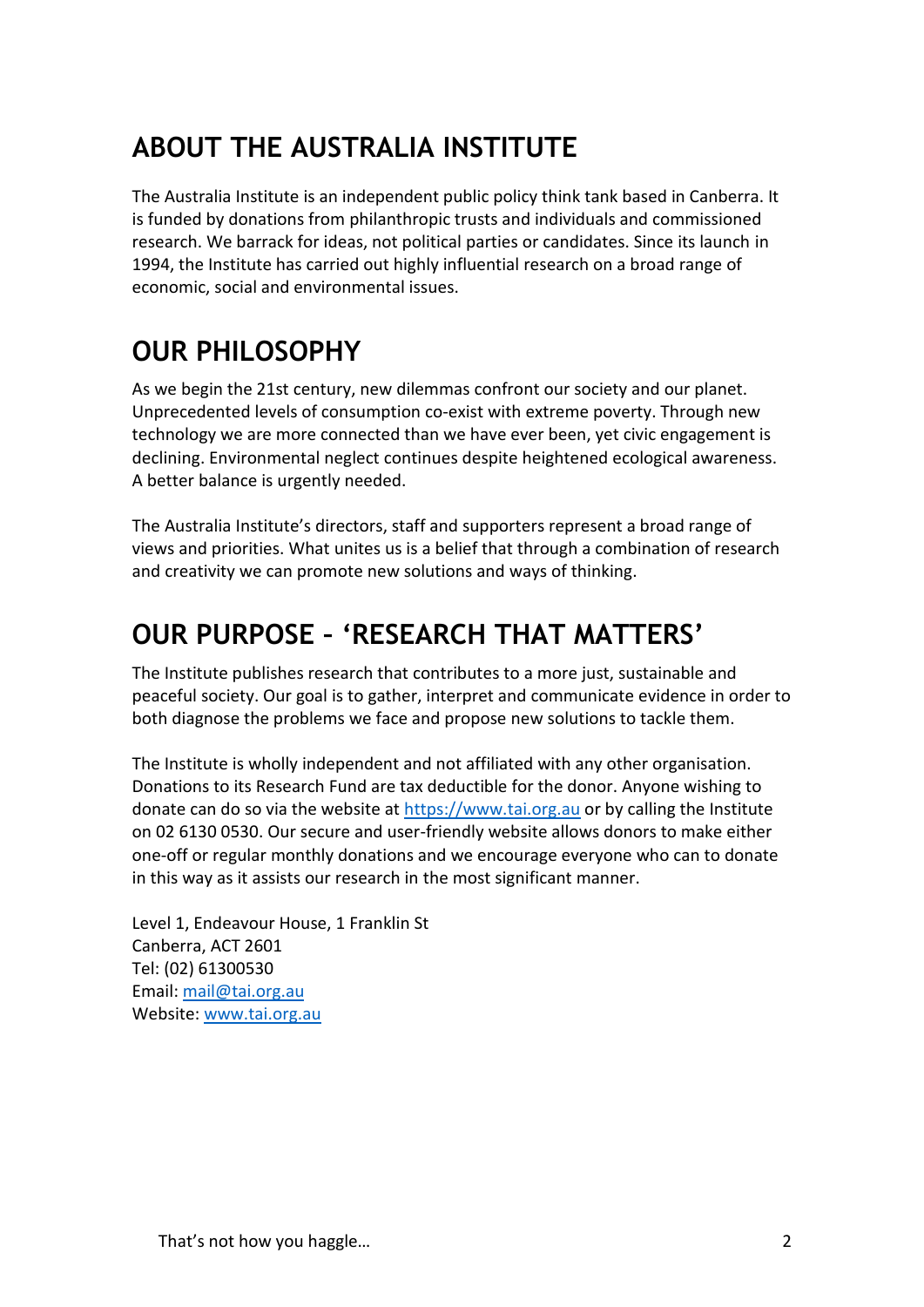# **Summary**

The Department of Agriculture and Water Resources (DAWR) is responsible for purchasing water to restore water use in the Murray-Darling Basin to sustainable limits. Achieving that target in the Condamine Balonne Valley in Southern Queensland has been difficult. In July 2017, DAWR purchased nearly 29 gigalitres of water for nearly \$80m. There are a number of issues with the purchase.

The purchase was well above the value recognised by the vendor, Eastern Australia Agriculture Pty Ltd (EAA), who recorded a \$52m profit on the transaction. EAA's entire properties, including the water licences were valued at \$107m in total, just \$27m more than DAWR paid, despite that EAA retained more water than they sold - 31.6 gigalitres. On this basis alone, it appears that DAWR have paid tens of millions of dollars too much.

EAAs original asking price was \$2,200 per megalitre. DAWR displayed Pythonesque haggling skills and paid a final price of \$2,745 per megalitre. DAWR paid 25% more per megalitre than originally requested by EAA, 139% higher than the Commonwealth had previously paid for the same type of licence and 85% higher than the average price for a more reliable type of water licence. The megalitre price was inflated because it included the cost of a storage that the vendor originally offered to transfer to the Commonwealth, but that offer was later withdrawn, without adjusting the price. The storage was used as a justification of the sale, but not as a condition of the sale.

The water purchased was for Over Land Flow (OLF) licences, which cannot be traded between irrigators, because they are attached to land. They have no legal status or any recognition at a location other than where they were originally purchased. That is, there appears to be no legal basis for the Commonwealth to ensure it gets to the places it is intended to be used.

More importantly, OLF licences should not be treated as equivalent to river flows when meeting the water recovery target. Because one gigalitre of water on the floodplain is not equivalent to one gigalitre of water in a river, it is a flaw to count the two as equivalent. That is, it is at best an error to count OLF volumes towards a water recovery target that was determined based on river flows.

The purchase appears to be in breach of the Commonwealth Procurement Rules because it was not made available to all licence holders in the valley.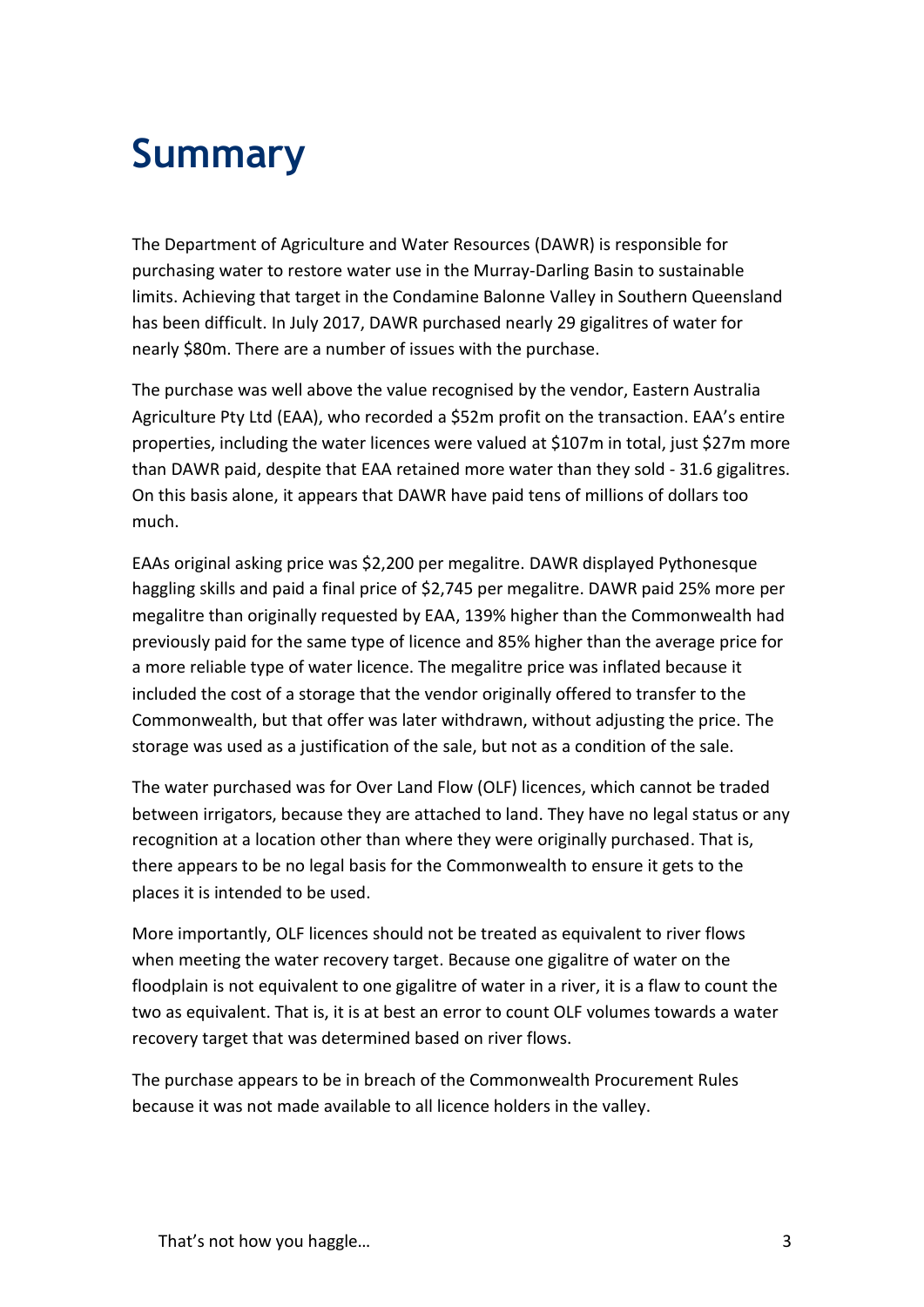This report was based on documents made available under an Order for Production of documents requested by Senator Rex Patrick. Those documents were heavily redacted, which is inconsistent with information under an OPD relating to a similar water purchase in the Lower Darling that has been subject critical media attention and scrutiny through Senate Estimates.

The Australia Institute recommends an independent audit of the Commonwealth Environmental Water Holder's portfolio and a review of the governance arrangements for the management of the Murray-Darling Basin. A serious change of culture in Australia's water management agencies is overdue.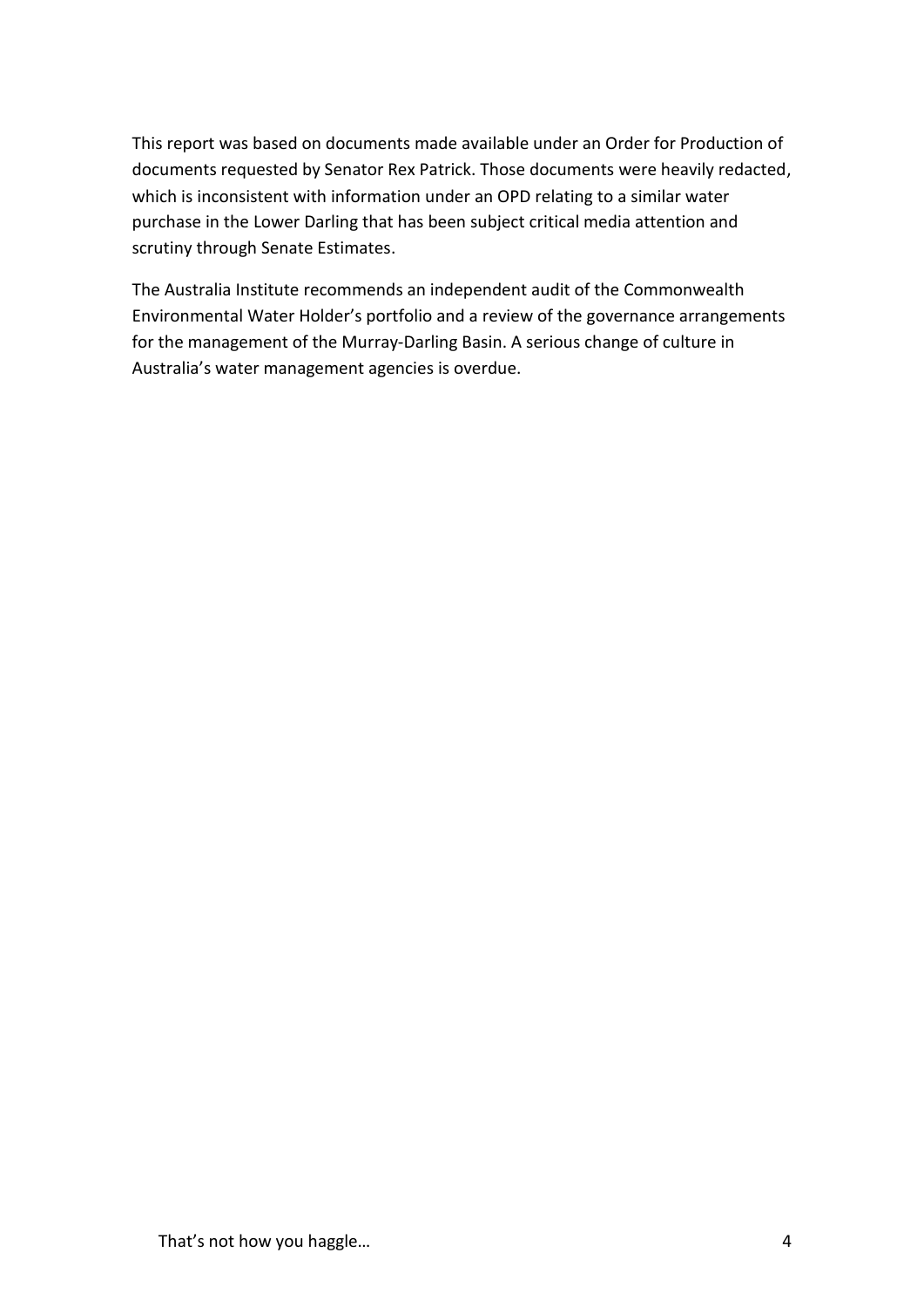# **Introduction**

*HARRY THE HAGGLER: Wait a minute. BRIAN: What? HARRY THE HAGGLER: Well, we're-- we're supposed to haggle. BRIAN: No, no. I've got to get-- HARRY THE HAGGLER: What do you mean, 'no, no, no'? BRIAN: I haven't time. I've got-- HARRY THE HAGGLER: Well, give it back, then. BRIAN: No, no, no. I just paid you. HARRY THE HAGGLER: Burt! BURT: Yeah? HARRY THE HAGGLER: This bloke won't haggle. BURT: Won't haggle?!<sup>1</sup>*

Monty Python's Brian didn't have time to haggle for his disguise when fleeing from the Romans. As the implementation of the full Murray Darling Plan approaches, Australia's water agencies are also under time pressure. But their reluctance to haggle for the water they need to buy rivals even poor Brian.

Under the Murray Darling Basin Plan reforms, the Commonwealth has a role to acquire water to achieve sustainable levels of extraction by irrigators and other water users. The Commonwealth then uses that water to achieve environmental outcomes.

<sup>1</sup> http://unix.rulez.org/~calver/fun/LifeofBrian.html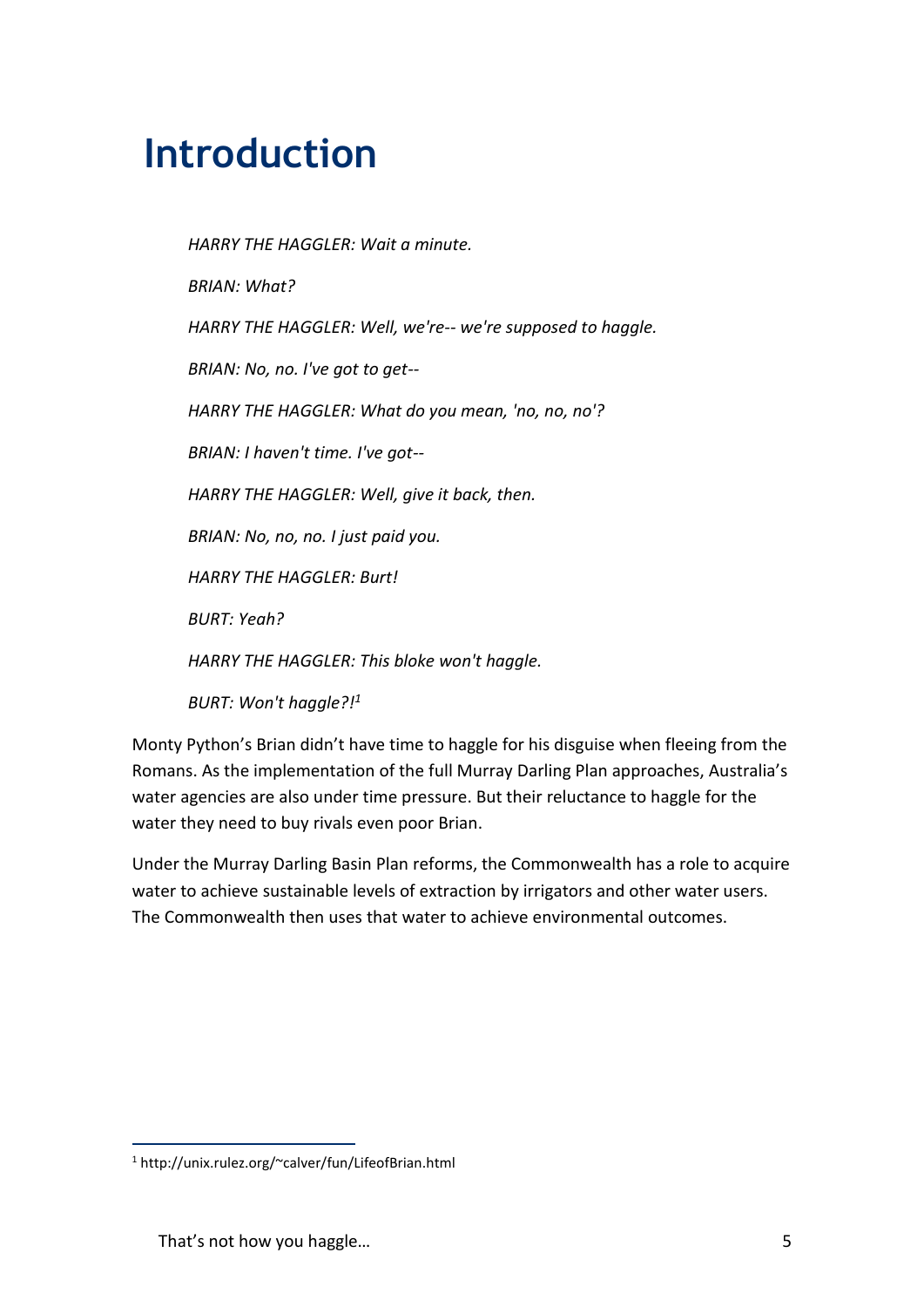It is well understood and agreed that water in the Murray-Darling Basin has been overallocated and extracted at rates that are unsustainable. A key part of the Murray-Darling Basin Plan is the setting of Sustainable Diversion Limits (SDL). The SDLs will reset how much water can be legally extracted from each valley by irrigators and how much will be used to maintain the health of the rivers and surrounding ecosystems. To achieve the SDLs, the Commonwealth needs to acquire water from users, with the amount required referred to as 'water recovery targets' in each valley.

The Department of Agriculture and Water Resources (DAWR) is the Commonwealth agency responsible for acquiring water, to meet the water recovery targets and the SDLs. The DAWR acquires the water which is then held and managed by a separate statutory body, the Commonwealth Environmental Water Holder (CEWH). DAWR acquires water either from willing sellers or through projects that improve the efficiency of water use and generate water savings, such as the lining of irrigation channels to reduce seepage.

DAWR has had difficulty in meeting the water recovery target in the Condamine-Balonne Valley, in southern Queensland, because:

- the water recovery target in the Condamine-Balonne is relatively high. Under the original Basin Plan, the Condamine-Balonne's water recovery target was 142 gigalitres, 83% of the total Queensland water recovery target of 176 gigalitres.<sup>2</sup>
- the water in the Lower Balonne contributes most to the water recovery target because it has a higher 'yield' or Cap factor and it is also closest to where the Commonwealth wants to use it.<sup>3</sup> However, the ownership of water in the Lower Balonne is concentrated in a very small number of large holdings and several very small holdings.<sup>4</sup> The large holders have not offered much water for sale to the Commonwealth to date, and the remaining water recovery is equivalent to all of the water licences held by the remaining holders.
- $\bullet$  The target has not been achievable through water efficiency programs. <sup>5</sup>

<sup>1</sup> <sup>2</sup> MDBA, (2016), *Northern Basin Review Report, https://www.mdba.gov.au/publications/mdbareports/northern-basin-review-report*

<sup>3</sup> For an explanation of Cap Factors, see Slattery and Cambell, (2018), *It's not the science, it's how you use it…. http://www.tai.org.au/content/its-not-science-its-how-you-use-it*

<sup>4</sup> DAWR, (2017), *Unsolicited proposal to sell water: Qld Condamine Balonne,* Documents released under OPD 579 correspondence dated 28 March

<sup>5</sup> DAWR, (2017), *Progress towards bridging the gap,* 

http://www.agriculture.gov.au/SiteCollectionDocuments/water/progress-towards-bridging-gap.pdf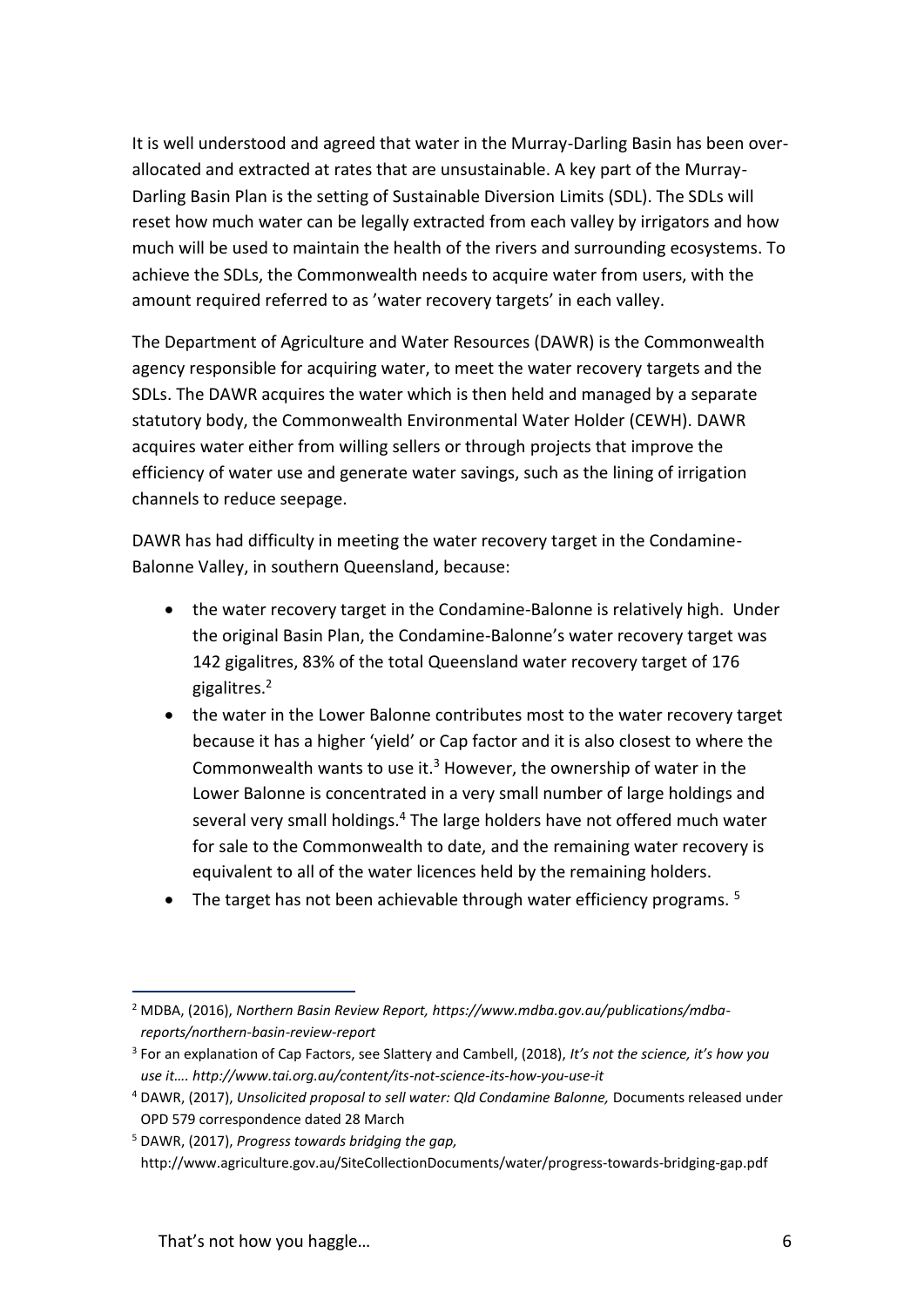In July 2017 the DAWR bought nearly 29 gigalitres of Over Land Flow (OLF) licences for \$80m in the Lower Balonne, in an attempt to meet the system's water recovery target. The water was purchased from the properties of Kia Ora and Clyde, owned by Eastern Australia Agriculture Pty Ltd (EAA). EAA is a company with one of the largest water holdings in Australia and is backed by large global investors and private equity funds.<sup>6</sup>

An important point to note is that the purchase from EAA by the Commonwealth was for an Over Land Flow (OLF) licence. OLF licences give landholders the right to divert or store water flowing across their land during a flood, for later use. OLF licences are not traded between irrigators, because they are attached to land titles and are therefore only recognised at a fixed location.

By contrast, other trades of water relate to the right to extract water from rivers, either annually (water allocations, or temporary trade) or on a one-off basis (water licences, or permanent trade). As far as we are aware, the Commonwealth is the only ever purchaser of OLF licences without a transfer of land, with one other purchase in the Lower Balonne. It seems that it is a recent, and unannounced, policy change to count OLF licences towards the water recovery target.

This report is based on documents supplied to the Australian Senate under an Order for Production of Documents (OPD) no. 579 moved by Senator Rex Patrick and shown at Appendix A. Significant content of the documents were redacted. Redactions included parts of correspondence relating to the valuation of the water, which would usually be provided.

# **WATER PURCHASE**

1

Eastern Australian Agriculture Pty Ltd (EAA) owns two large properties in the Queensland Lower Balonne in the Condamine-Balonne valley – Kia Ora and Clyde. <sup>7</sup>

Kia Ora is between St George and Cubbie Station and Clyde is immediately adjacent to Cubbie Station to the west.

<sup>6</sup> Cranston, (2014), *Cotton farms on the block despite tougher outlook,* 

*http://www.afr.com/business/agriculture/crops/cotton-farms-on-the-block-despite-tougher-outlook-20141109-11jh3y*

<sup>7</sup> CBRE (n.d.) 450 Whyenbah Road ST GEORGE, QLD 487, [https://property.cbre.com.au/properties/450](https://property.cbre.com.au/properties/450-whyenbah-road-st-george-qld-4487/) [whyenbah-road-st-george-qld-4487/](https://property.cbre.com.au/properties/450-whyenbah-road-st-george-qld-4487/)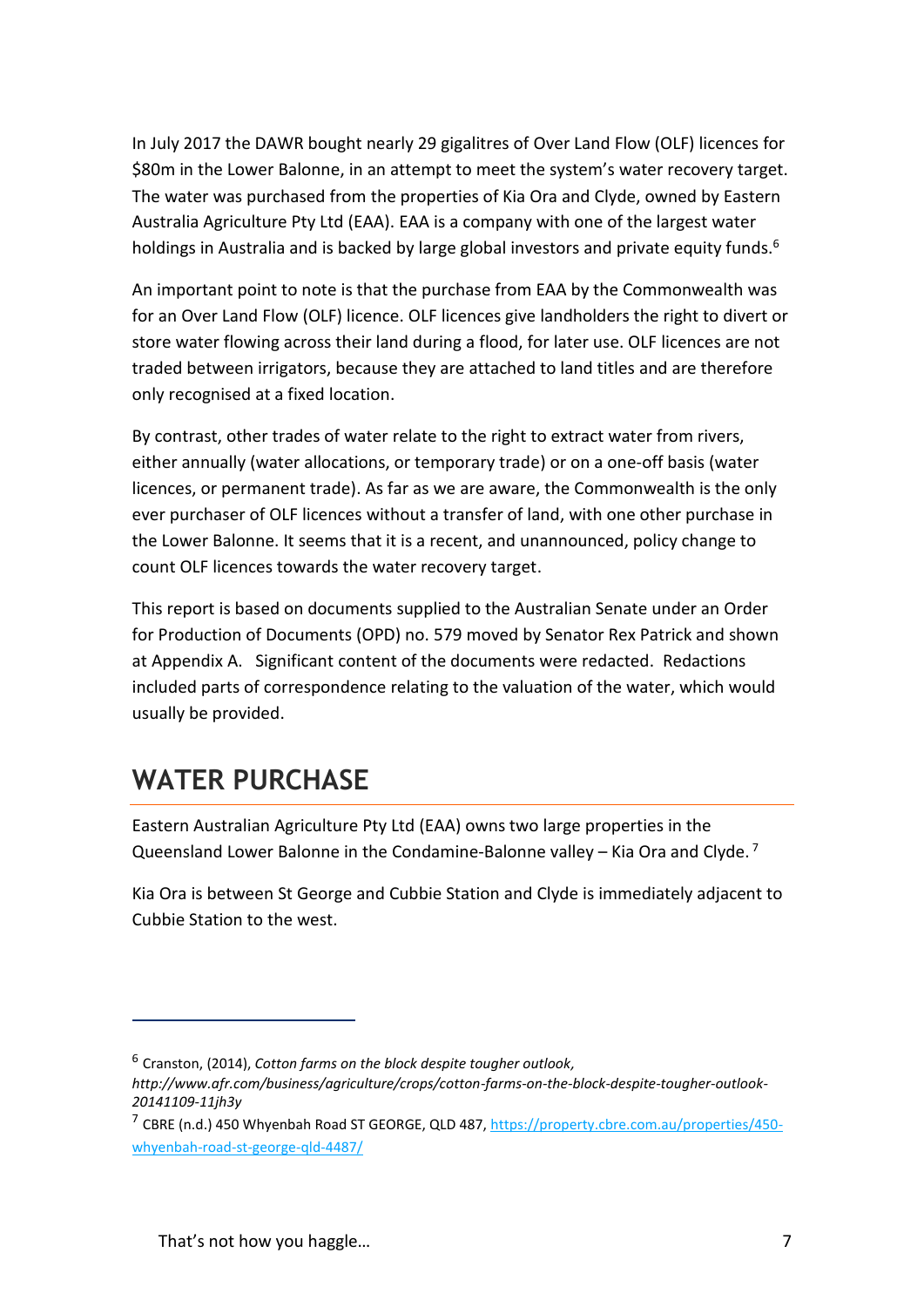EAA originally offered DAWR the sale of 5, 400 megalitres of OLF licences at \$2,200 per megalitre and a storage (Storage 10 or S10) for \$16,000,000 in February 2016, which was \$27,880,000 in total.<sup>8</sup> The sale of the storage was initially offered as an opportunity for the CEWH to store environmental water for later delivery into Narren Lakes  $-$  an important environmental site, listed under the Ramsar Convention.<sup>9</sup> Over the following fifteen months, EAA and DAWR negotiated eight different volumes and prices, until the former Deputy Prime Minister and Minister for Water, Barnaby Joyce, approved the final purchase of 29,159 megalitres of OLF licences at \$2,745 per megalitre, a total of \$80,041,455, in May 2017.<sup>10</sup> After the DAWR undertook their due diligence, the actual purchase was lowered to 28, 740 megalitres at \$2,745 per megalitre and \$78,891,300 in total. <sup>11</sup> Appendix B summarises the amounts and values that were negotiated.

EAA recorded a \$52m gain on the sale in their 2017 Annual Report. <sup>12</sup> The same report cited an independent valuation of both properties, including water licences at \$107.3m at 30 June 2017. The sale of EAA's OLF licences to DAWR represented 74% of the value of both properties. A note to the Financial Statements in that report said:

*Valuations of the two properties as a whole were carried out based on independent assessments by CBRE as at June 2017.*

*The total value of the two properties including water licences determined by the valuers was approximately \$107.3 million.*

<sup>8</sup> EAA (2016), *Letter to DAWR,* Documents released under OPD 579, correspondence dated 9 February

<sup>9</sup>NSW National Parks and Wildlife Reserve, (2018), *Narren Lakes Nature Reserve,* 

http://www.nationalparks.nsw.gov.au/visit-a-park/parks/narran-lake-nature-reserve <sup>10</sup> DAWR, (2017), *Minute to Minister: Update on proposal in Queensland Condamine Balonne,*  Documents released under OPD 579 correspondence dated 12 May

<sup>11</sup> DAWR, (2017), *Seeking delegate signature on two purchase agreements under a limited tender offer,*  Documents released under OPD 579 correspondence dated 20 July

<sup>12</sup> Eastern Australia Agriculture Pty Ltd, *Annual Report for the Year Ended 30 June 2017* (Obtained by the Guardian)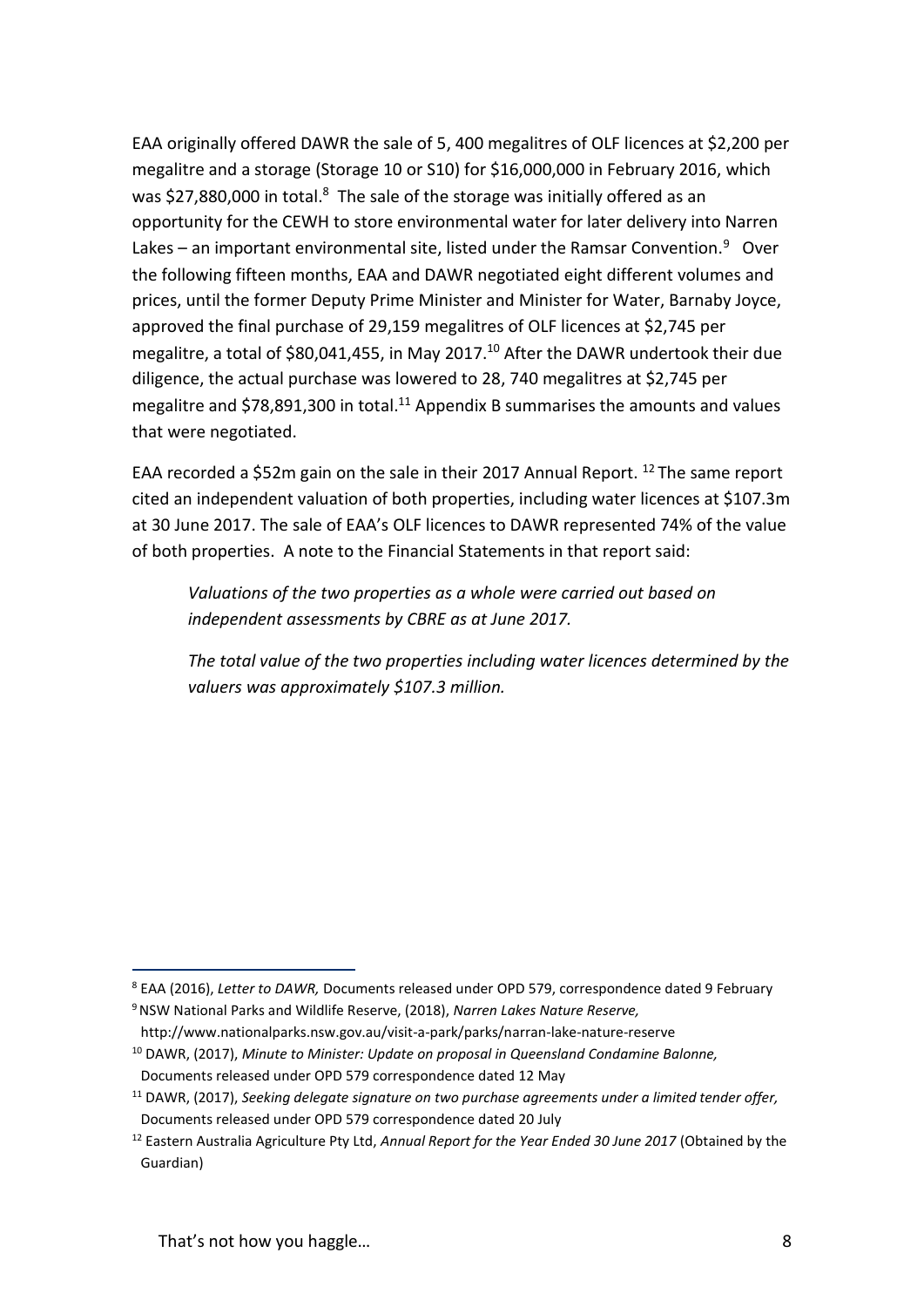That is, the Commonwealth paid \$80m for water licences that were part of a parcel of properties worth \$107m in total, and which created a \$52m profit for the vendor. The purchase did not include any other assets, property or other licences. EAA retained 31.6 gigalitres of supplementary and unsupplementary water licences, $^{13}$  which should be more valuable than the OLF licences sold to the Commonwealth, because of their higher yield. On this basis alone, the Government has paid tens of millions of dollars too much.

# **STORAGES**

EAA originally offered the sale of a storage (referred to as Storage 10, or S10) as an inclusion of the water sale, which would:

*otherwise become useless to us on sale of the entitlement"….We will only consider a purchase of both the assets* (water licences and S10) *combined…… We would consider a fair purchase price for storage 10 and the associated pumping and channel infrastructure to be \$16 million……. 14*

The storage was discussed again in 22 March 2017 where EAA proposed that the cost of two storages (S10 and S11) be reflected into the megalitre price, with a free option for the use of the storage by the Commonwealth:

*We understand that the Department of Agriculture and Water Resources is not currently able to purchase or directly compensate EAA for the storages associated with the S10 and S11 overland flow entitlements. In our previous offer letter to you dated 9th February 2016 we expressed our view on the value of these storages from a monetary point of view, but most importantly in achieving more effective delivery of water to key environmental assets (in particular Narren Lakes). Please understand that the storages are of no value to us without the water licences…..so that not being recompensed for some portion of their capital value is not feasible. We are obviously signalling that the mechanism for doing that is through the price paid for the licences, which includes a free option for utilisation of the storages by DAWR at the time in the future when you can do so.<sup>15</sup>*

<sup>1</sup> <sup>13</sup> CBRE (n.d.) 450 Whyenbah Road ST GEORGE, QLD 487, [https://property.cbre.com.au/properties/450](https://property.cbre.com.au/properties/450-whyenbah-road-st-george-qld-4487/) [whyenbah-road-st-george-qld-4487/](https://property.cbre.com.au/properties/450-whyenbah-road-st-george-qld-4487/)

<sup>14</sup> EAA, (2016), *Letter to DAWR,* Documents released under OPD 579 correspondence dated 9 February

<sup>15</sup> EAA, (2017), *Letter to DAWR,* Documents released under OPD 579 correspondence dated 22 March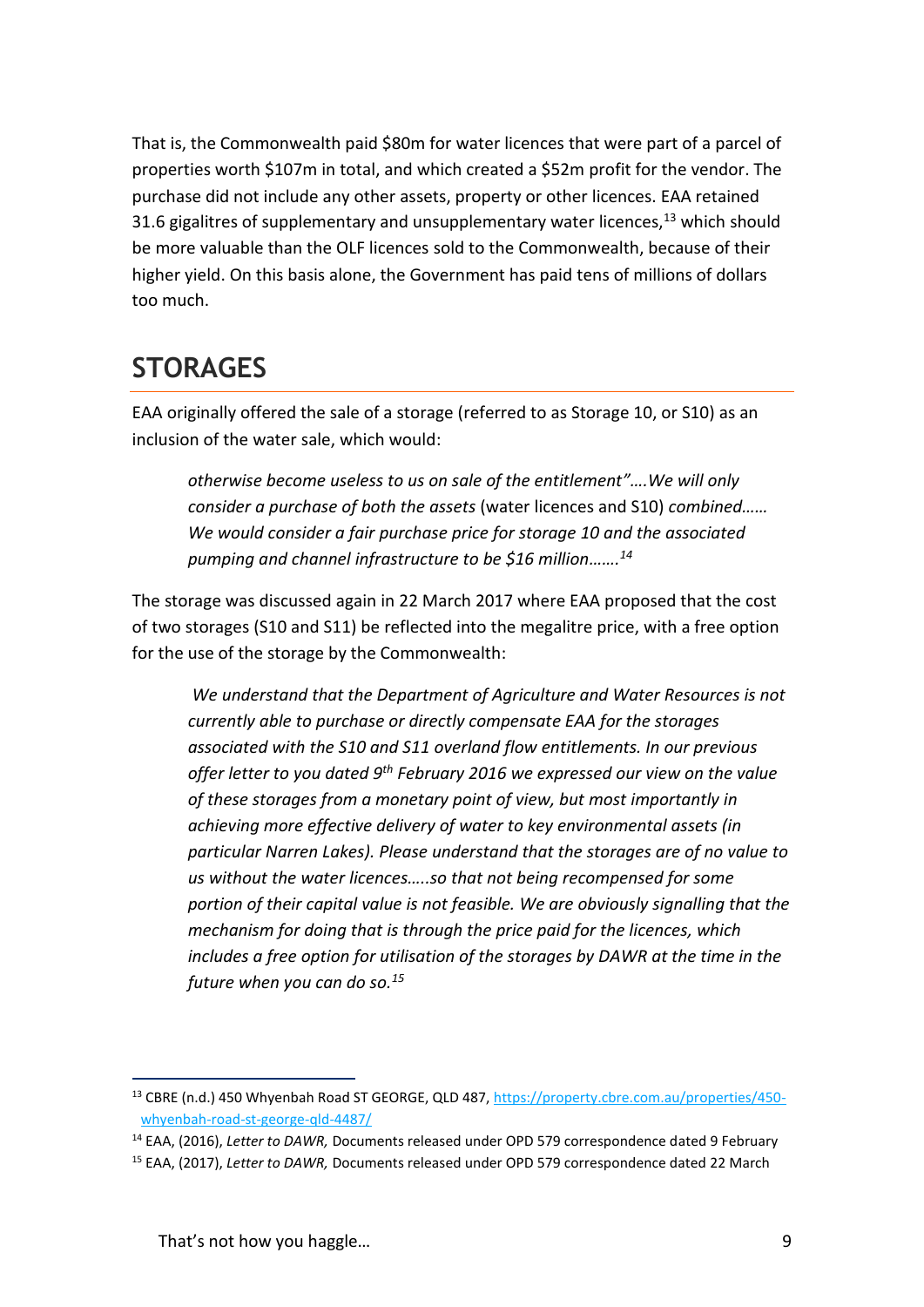Negotiations around S10 were again tabled two weeks later on 7 April 2017, where EAA said:

### *The offer includes the option for the Commonwealth to acquire S10 for nil cost.*

The offer of acquiring or using S11 was not included in this offer. There is no correspondence in the documents tabled under the OPD to the Senate, relating to the withdrawal of the S11 storage.

An option to use the storage at no cost was used to justify the Water Minister Barnaby Joyce's final approval of the volume and price on 12 May 2017:<sup>16</sup>

*The company has also included an option to use a water storage on its 'Clyde' property at no cost. The storage may be of benefit to the Commonwealth Environmental Water Office, in its development and subsequent pilot of eventbased mechanisms for providing water to the Narren Lakes. An agreement between the two parties on the terms of this arrangement would be established in due course.*

In the near final negotiation, EAA seems to withdraw the option of DAWR owning S10, or having an option over its use and instead proposed that the Commonwealth can use the storage under a separate agreement. DAWR writes to EAA:

*In relation to your proposal that the Commonwealth acquire Storage 10 at no cost, I understand from our discussions that your proposal is for the use of this storage, and not its acquisition. The department would be pleased to facilitate discussions between yourself and the Commonwealth Environmental Water Office to ensure a suitable arrangement for the future use of this storage can be reached.<sup>17</sup>* 

An obvious concern is if this suitable arrangement includes any additional cost to the Commonwealth.

<sup>1</sup> <sup>16</sup> DAWR, (2017), *Minute to Minister: Update on proposal in Queensland Condamine Balonne,*  Documents released under OPD 579 correspondence dated 12 May

<sup>17</sup> DAWR, (2017), *Letter to EAA,* Documents released under OPD 579 correspondence dated 7 June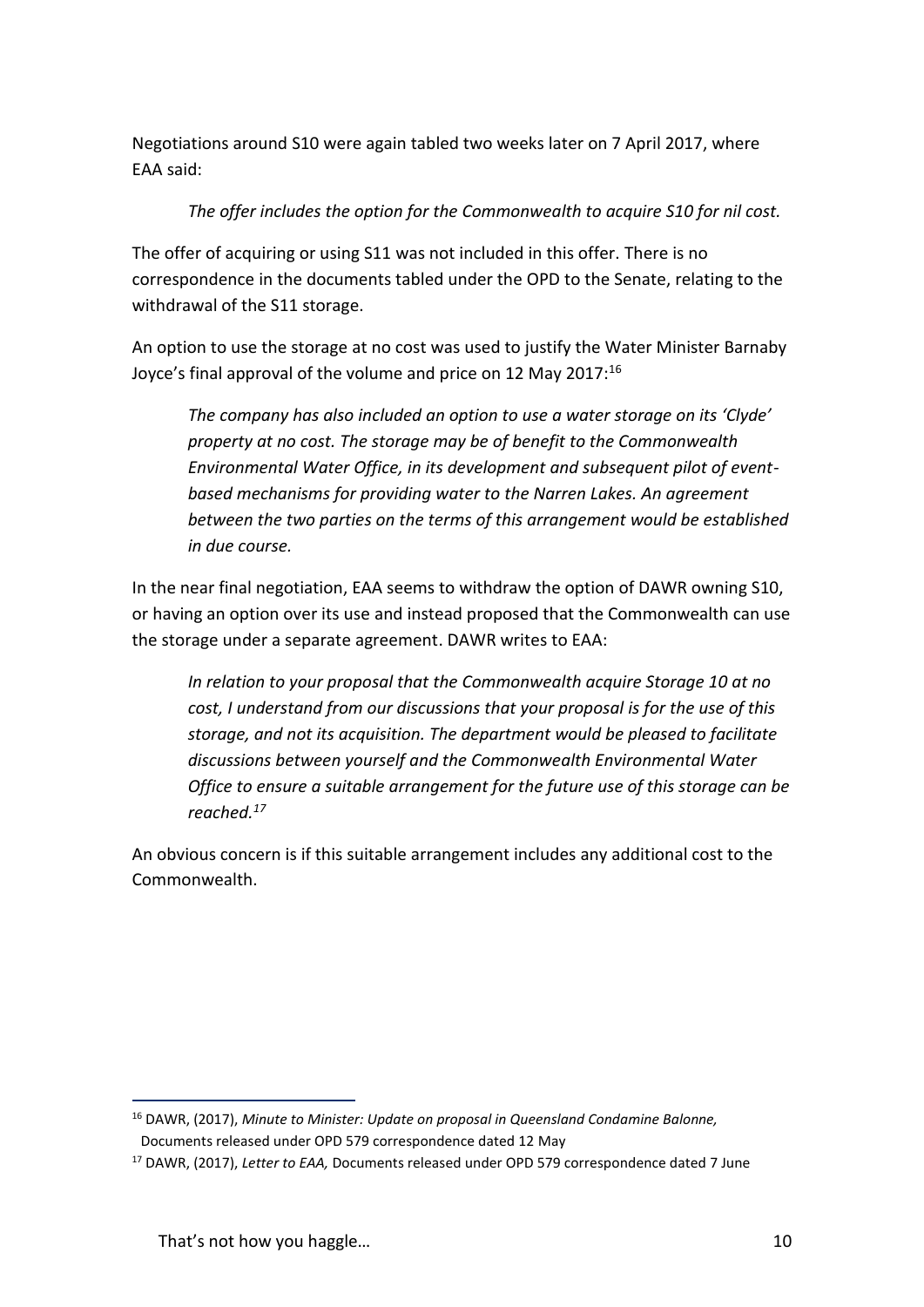The Commonwealth Environmental Water Office (CEWO) supported the access to the storages, with a caveat based on suitable responses to their outstanding questions (which were omitted or redacted). If these questions were answered, they were also omitted or redacted. CEWO prepared 'CEWO advice regarding a possible package of water recovery and storage access in the Narren River catchment' dated 18 January 2017.<sup>18</sup> It is not clear whether CEWH was made explicitly aware that their advice related to OLF licences, rather than licences to extract water from a river. CEWO advises:

*Based on the information to date, such a package* (acquiring water entitlements in the Narren catchment and providing access to a private storage to hold Commonwealth environmental water) *is expected to support the achievement of important environmental outcomes in the Narren Lakes.<sup>19</sup>*

The Australia Institute asked the CEWO if there are any agreements in place for the CEWH to use of the storage, however, we have had no reply at the time of writing.

Despite that the storage was paid for through the megalitre price, and its desirability to the CEWH, the final contract included in the papers provided to the Senate, does not include any option or agreement on the Commonwealth use of the storage.

Kia Ora and Clyde are currently for sale and presumably any agreement on the use of the storage would need to be agreed with the new owners, if it has not been included as a caveat over the property through the sale.

# **THAT'S NOT HOW YOU HAGGLE**

The then Water Minister, now backbench member for New England, Barnaby Joyce agreed to pay \$2,745 per megalitre for the acquisition of water from EAA.<sup>20</sup>

<sup>1</sup> <sup>18</sup> CEWO, (2017), *CEWO advice regarding a possible package of water recovery and storage access in the Narren river catchment,* Documents released under OPD 579 correspondence dated 18 January

<sup>19</sup> CEWO, (2017), *CEWO advice regarding a possible package of water recovery and storage access in the Narren river catchment,* Documents released under OPD 579 correspondence dated 18 January

<sup>20</sup> DAWR, (2017), *Minute too Minister: Update on proposal in Queensland Condamine Balonne,*  Documents released under OPD 579 correspondence dated 12 May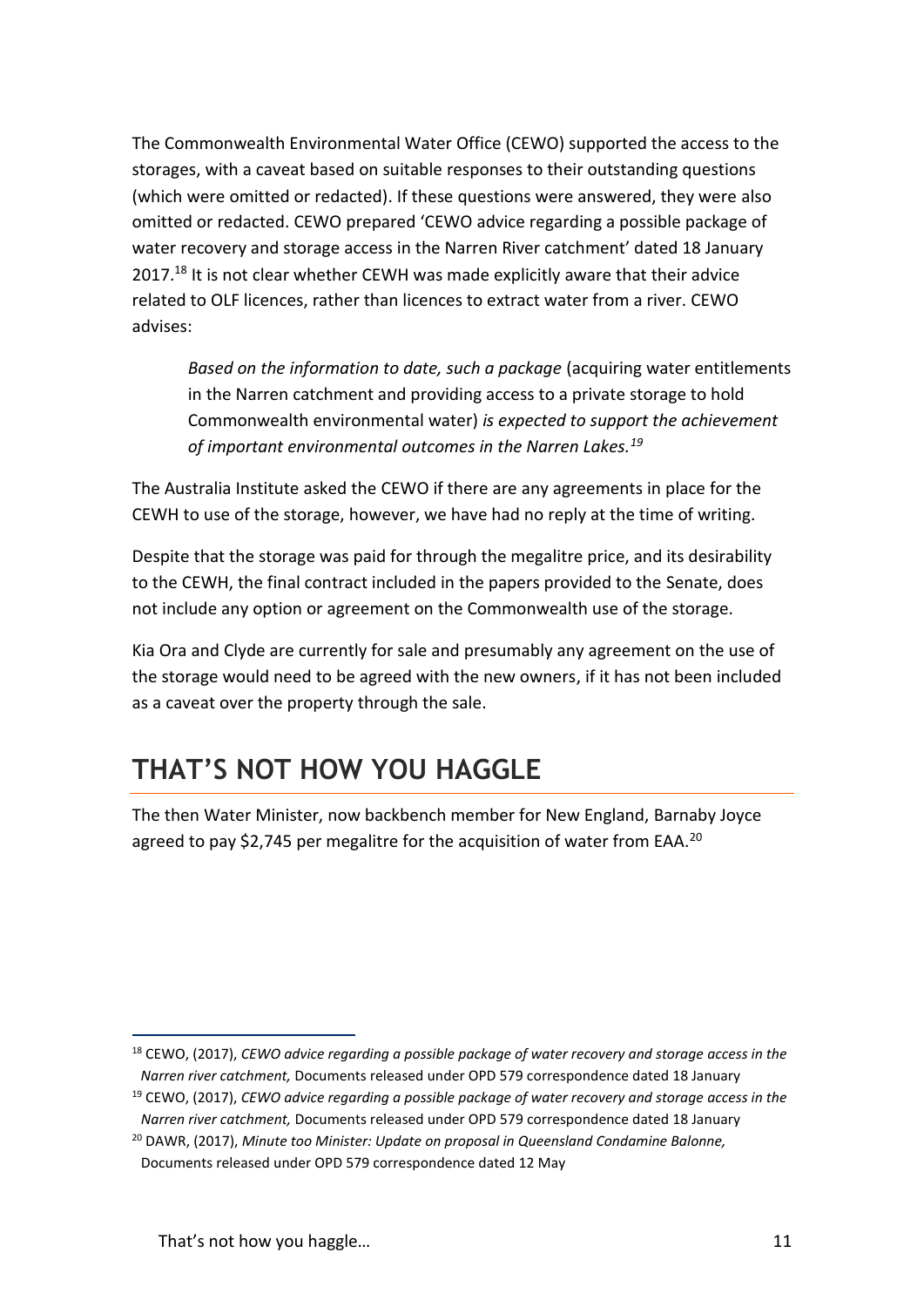There are no trades of OLF licences between irrigators, because they are still attached to land and therefore cannot be transferred between water holders without the transfer of the land. The Commonwealth has purchased an unknown volume of OLF licences in the Lower Balonne in April 2013 or March 2014 and paid an average of \$1,150 per megalitre.<sup>21</sup>

Prior to this purchase, the Commonwealth has purchased approximately 50 gigalitres of water in the Condamine Balonne through several open tenders and has paid an average price of between \$1,433 and \$1,795 for unsupplementary licences.<sup>22</sup> Unsupplementary water licences are the right to extract water from a river.

Unsupplementary water licences are fundamentally different to OLF licences, because OLF licences are untradeable. If OLF licences were tradeable, we would expect them to much cheaper than unsupplementary flow licences, because the latter yield more water.

Notwithstanding, between 2011 and 2017, the median and average price of all sales of unsupplementary water licences in the Lower Balonne was \$1,500. <sup>23</sup> The same period saw a maximum price of \$2,200 and a minimum price of \$313, however most transactions were close to the average price. DAWR price of \$2,745 per megalitre was 80% higher than the average price of unsupplementary water licences. The following graph shows the average price of the sale of unsupplementary licences and the average prices paid by the Commonwealth for unsupplementary water licences over that period.

*<sup>21</sup> DAWR, (2017), Prices* of offers accepted in open water purchase tenders,

[http://www.agriculture.gov.au/water/markets/commonwealth-water-mdb/average-prices#northern](http://www.agriculture.gov.au/water/markets/commonwealth-water-mdb/average-prices#northern-basin-tenders-201011)[basin-tenders-201011](http://www.agriculture.gov.au/water/markets/commonwealth-water-mdb/average-prices#northern-basin-tenders-201011)

<sup>22</sup> *DAWR, (2017), Prices* of offers accepted in open water purchase tenders,

[http://www.agriculture.gov.au/water/markets/commonwealth-water-mdb/average-prices#northern](http://www.agriculture.gov.au/water/markets/commonwealth-water-mdb/average-prices#northern-basin-tenders-201011)[basin-tenders-201011](http://www.agriculture.gov.au/water/markets/commonwealth-water-mdb/average-prices#northern-basin-tenders-201011)

<sup>23</sup>Queensland Government (2018), *Market Information: Permanent water trading,*  https://www.business.qld.gov.au/industries/mining-energy-water/water/water-markets/marketinformation#permanent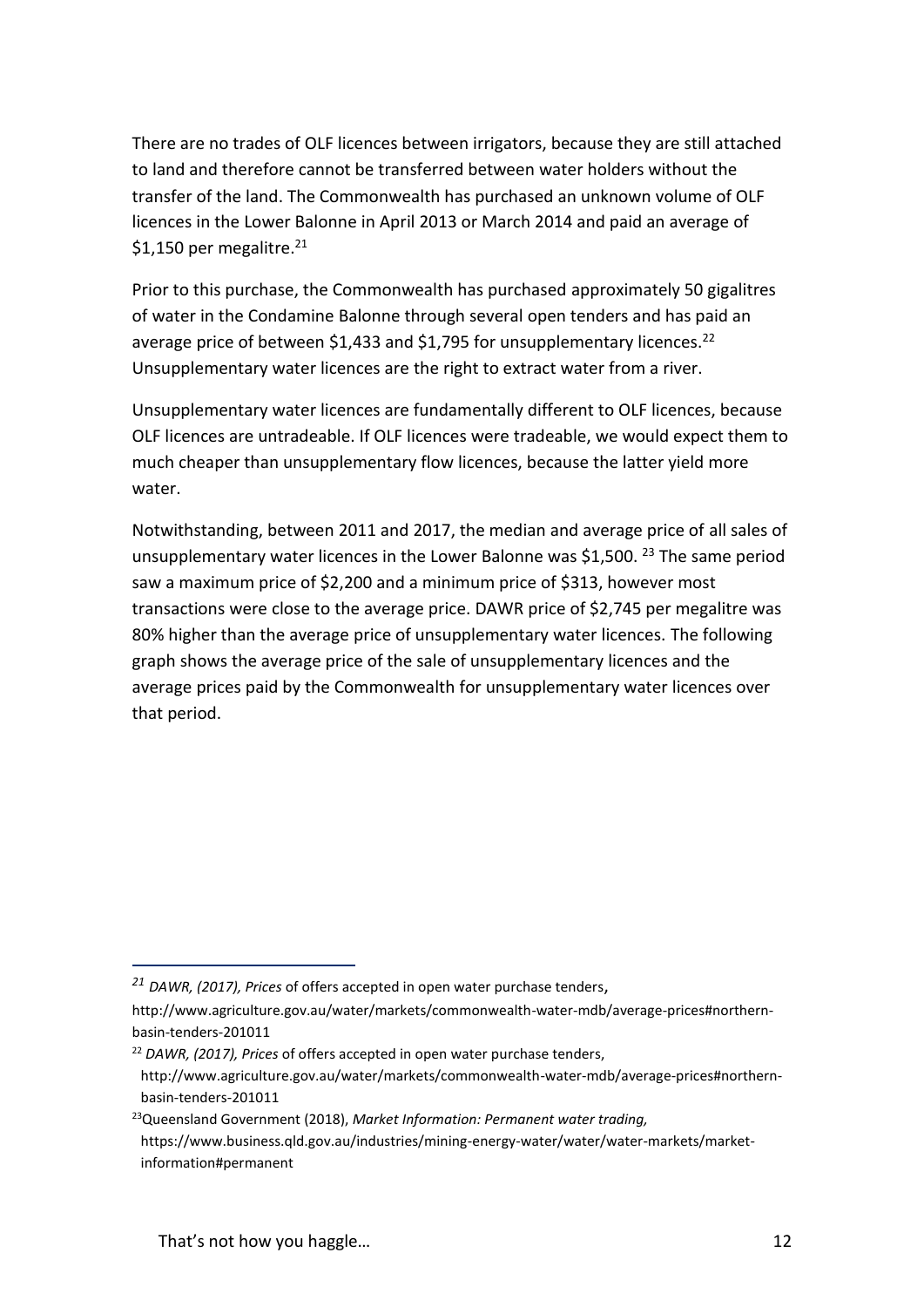

### **Figure 1: Average prices per megalitre of Unsupplementary and Over Land Flow licenses in the Lower Balonne**

Source: [http://www.agriculture.gov.au/water/markets/commonwealth-water-mdb/average](http://www.agriculture.gov.au/water/markets/commonwealth-water-mdb/average-prices#queensland-lower-balonne-tenders-201214)[prices#queensland-lower-balonne-tenders-201214](http://www.agriculture.gov.au/water/markets/commonwealth-water-mdb/average-prices#queensland-lower-balonne-tenders-201214) and [https://www.business.qld.gov.au/industries/mining-energy-water/water/water-markets/market](https://www.business.qld.gov.au/industries/mining-energy-water/water/water-markets/market-information#permanent)[information#permanent](https://www.business.qld.gov.au/industries/mining-energy-water/water/water-markets/market-information#permanent)

It is also important to note that EAA's starting price was \$2,200 per megalitre – 25% lower than the final price per megalitre.

EAA originally offered to sell the DAWR a storage, which they priced at \$16,000,000.<sup>24</sup> EAA later incorporated the price of the storage into the megalitre price and offered to transfer the storage at nil cost.<sup>25</sup> The final offer was for the Commonwealth to use, (but not own), the storage, subject to a later agreement. However, the megalitre price was never revised downwards to remove the \$16,000,000 overhead for the storage.

<sup>&</sup>lt;sup>24</sup> EAA, (2016), *Letter to DAWR, Documents released under OPD 579 correspondence dated 9 February* 

<sup>25</sup> EAA, (2017), *Letter to DAWR,* Documents released under OPD 579 correspondence dated 22 March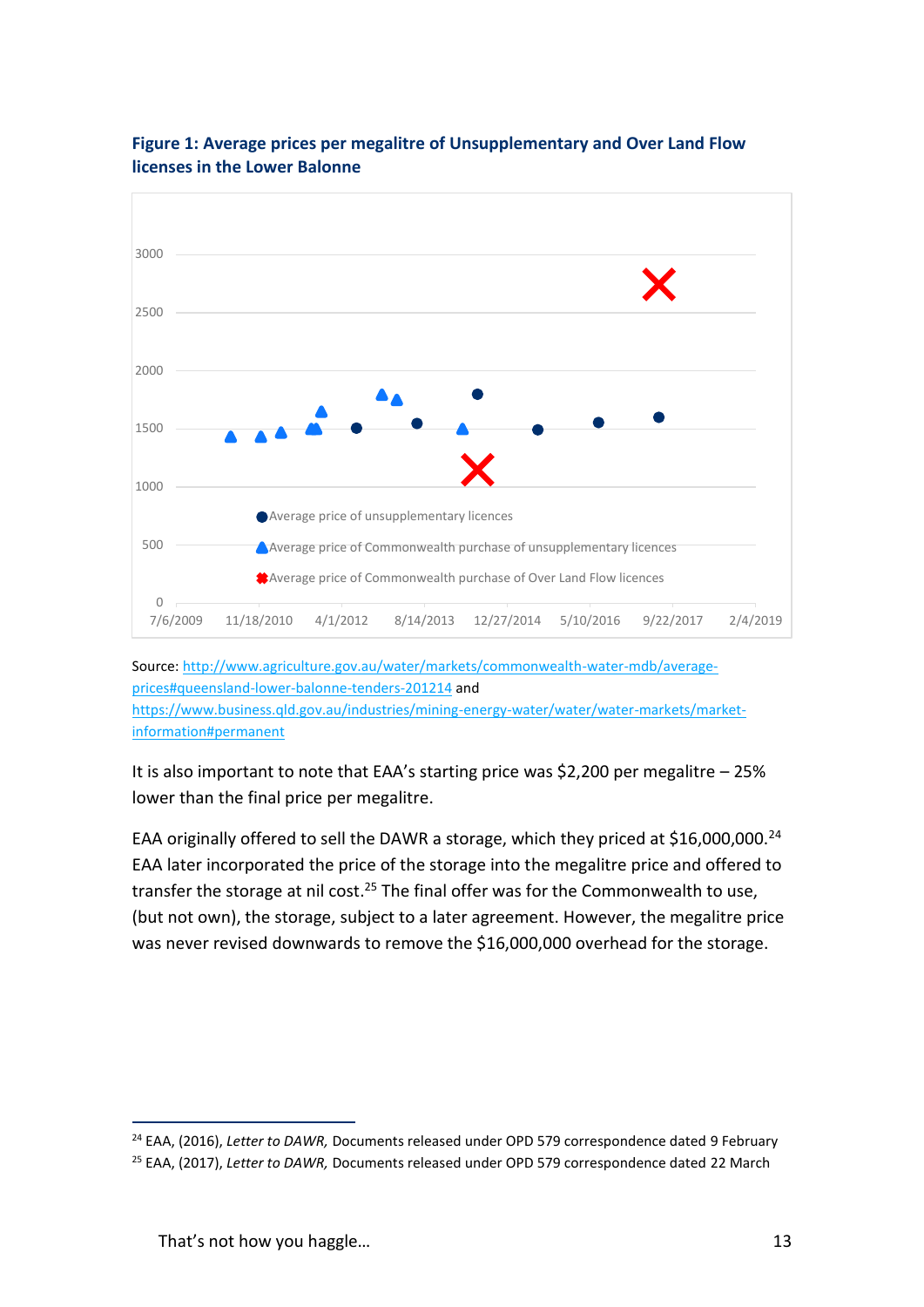EAA has approached the Commonwealth in the past, with offers to sell their unsupplementary water licences, which the Commonwealth rejected. It is not known what EAA's previous offer price was. It is also not known why the Commonwealth rejected those offers and whether EAA had ever attempted to sell OLF licences to the Commonwealth.

*EAA has to date* (September 2009) *made two tenders under the Restoring the Balance to the Murray-Darling Basin program, involving unsupplemented water entitlements at both Kia-Ora and Clyde.<sup>26</sup>*

# **OVERLAND FLOW LICENCES**

An important part of water reform is the water market, which allows water to be traded between owners. The policy intent of the water market is to move water to its highest value use. It also has allowed the Commonwealth through the DAWR to purchase water from willing sellers to restore the extraction of water to sustainable levels. This water is then transferred to the Commonwealth Environmental water Holder (CEWH) who uses that water to undertake environmental watering.

Before the water market and water trade, water licences were 'attached to land'. That is, a water licence could only be used at a particular physical location, identified in the licence. To facilitate water trade, water licences for river extractions had to be 'detached from land' and became a right in themselves, to be moved to a different owner and used at a different location. That is, water licences for extractions from a river are no longer restricted to be used at a specific location.

However, the purchase from EAA is of an overland flow licence (OLF). OLF licences are a licence to capture water on a floodplain before it flows to another property, or into a river. OLF licences are still attached to land through the reference of a works approval, such as a pump, being a condition of the water licence. This was recognised in the independent valuation undertaken for DAWR:

*Water rights are an asset separate to land, or in the case of an OLF licence, are a right granted and attached to land…<sup>27</sup>*

<sup>1</sup> <sup>26</sup> EAA, (2009), *EAA Submission to the Australian Government Productivity Commission: Market mechanisms for recovering water in the Murray-Darling Basin,* Documents released under OPD 579

<sup>27</sup> Colliers International, (2017), *Valuation of Overland Flow Water Entitlements Condamine Balonne Water Resource Plan – Lower Balonne,* Documents released under OPD 579 correspondence dated 13 March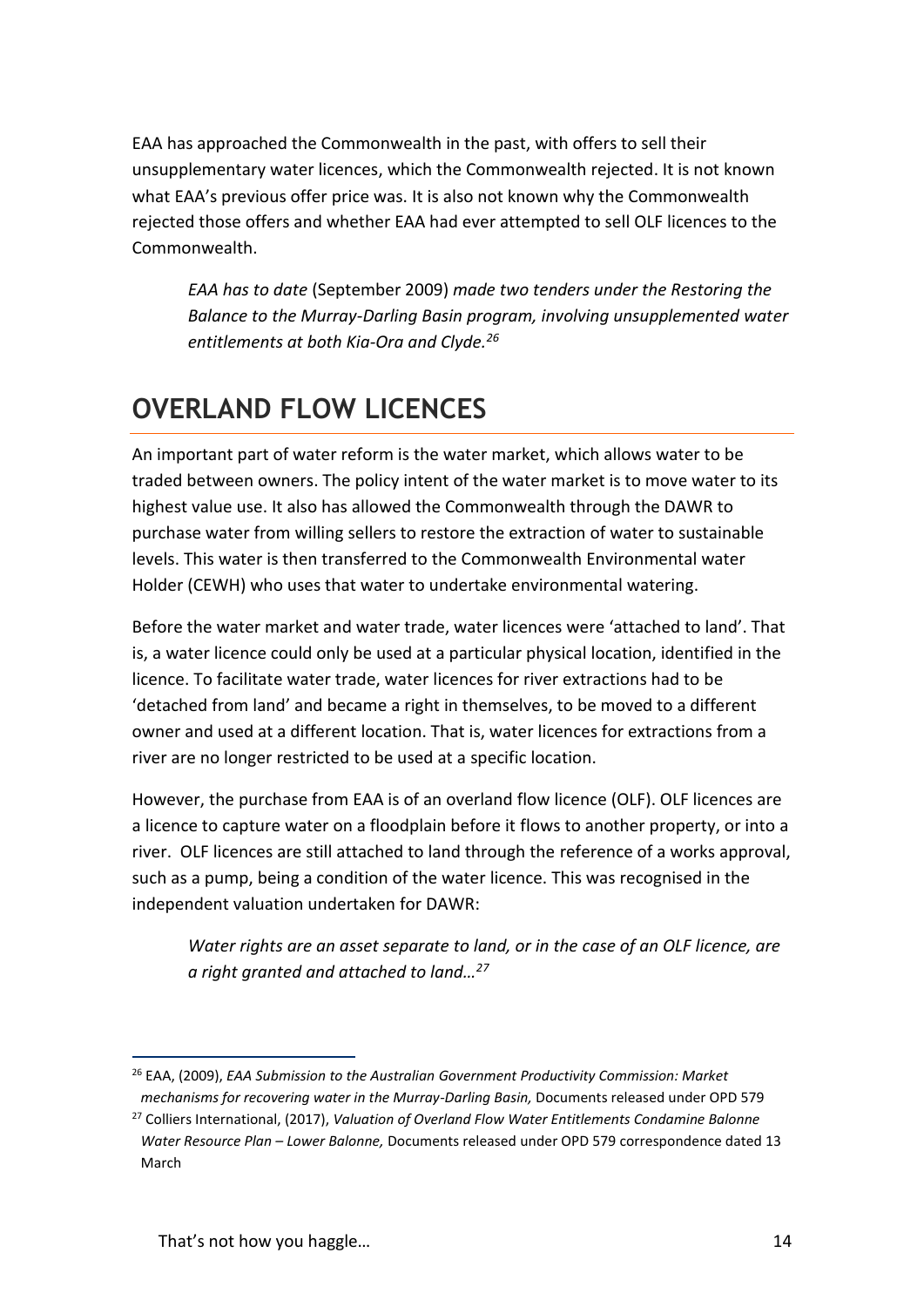It appears that whilst the DAWR has purchased nearly 29 gigalitres of water, the Commonwealth does not retain legal ownership or any recognition of that water if it were to flow outside the farms where it was purchased. This also means that should the CEWH choose to sell those water licences, the only possible buyer is the owner of the farms that originally sold the water. The Australia Institute wrote to both the Murray-Darling Basin Authority (MDBA) and the Commonwealth Environmental Water Office (CEWO) and asked how the water under the CEWH's OLF licences are prevented from being captured under an irrigators OLF licence, or being extracted for irrigation if it returns to a river. We have not received a response at the time of writing.

Even more importantly, OLF cannot be substituted for river flows as counting towards the water recovery target. MDBA's hydrological modelling of various water recovery scenarios were based on river flows and not water on the floodplain. Depending on the location of the OLF, only a portion, if any, of the water on the flooplain will ever reach a river. Because one gigalitre of water on the floodplain is not equivalent to one gigalitre of water in a river, it is a flaw to count the two as equivalent. That is, it is at best an error to count OLF volumes towards a water recovery target that was determined based on river flows.

### **PROCUREMENT**

*The Commonwealth Procurement Rules are the keystone of the Government's procurement policy framework. ……..The framework reflects officials' responsibilities, including under the PGPA Act* (Public Governance, Performance and Accountability Act 2013) *and Australia's international obligations, and factors that must be considered in meeting the core rule of achieving value for money.<sup>28</sup>*

The Commonwealth Procurement Rules apply to all Commonwealth expenditure by public officials, including for the purchase of water.

However, the EAA transaction seems to be in breach of the Commonwealth Procurement Rules. An open tender is required for expenditure greater than \$400,000, unless specific conditions outlined in the Commonwealth Procurement Rules are met. In that case, the procurement can be via a Limited Tender, whereby a direct approach can be made to a potential vendor. The DAWR used a limited tender, which it justified by citing Division 2 10.3(c) of the Commonwealth Procurement Rules:

<sup>28</sup> Department of Finance, (2017), *Commonwealth Procurement Rules, https://www.finance.gov.au/procurement/procurement-policy-and-guidance/commonwealthprocurement-rules/*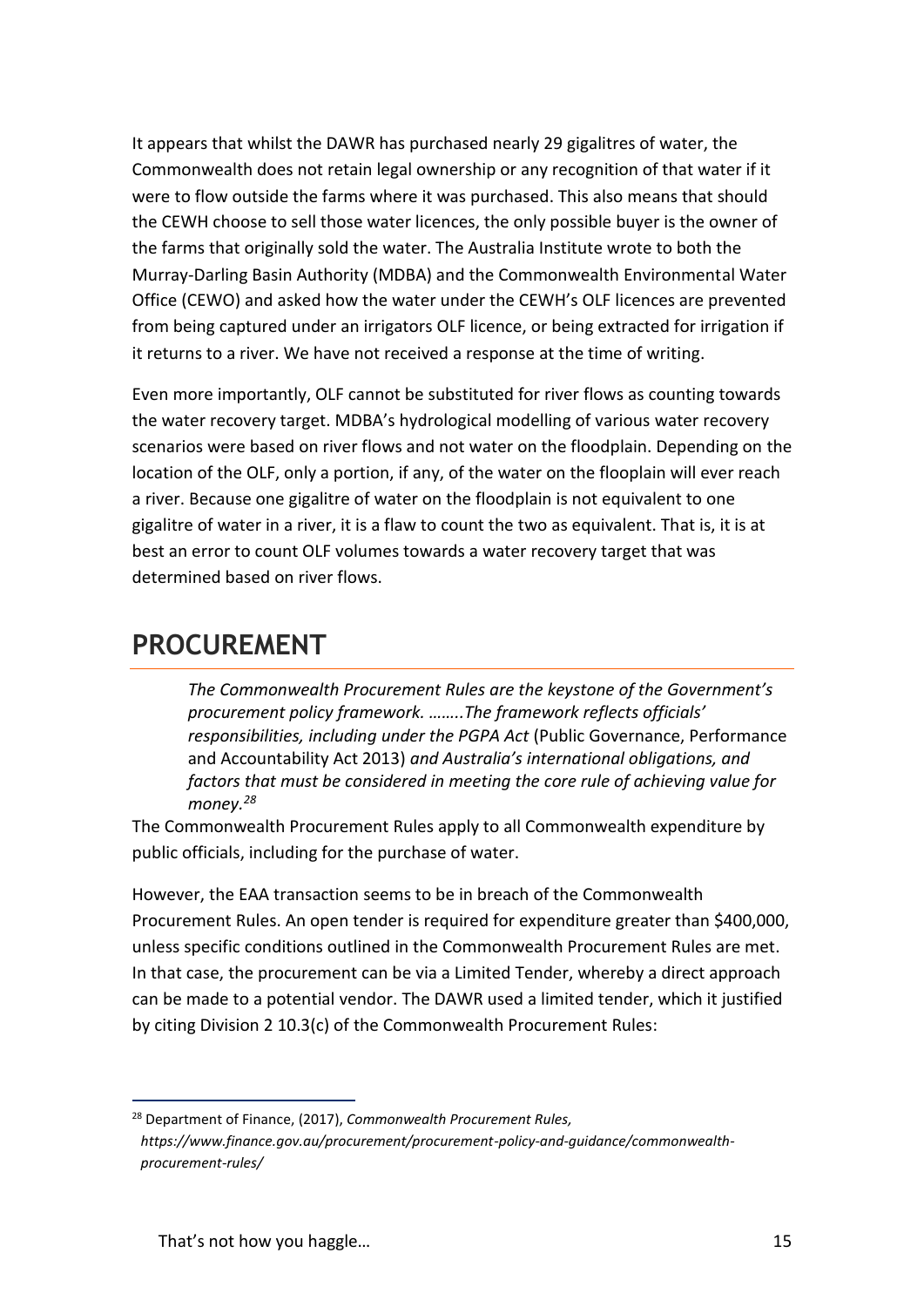*A relevant entity must only conduct a procurement at or above the relevant procurement threshold through limited tender in the following circumstances:* 

*for procurements made under exceptionally advantageous conditions that arise only in the very short term, such as from unusual disposals, unsolicited innovative proposals, liquidation, bankruptcy, or receivership, and which are not routine procurement from regular suppliers.* 29

In the documents obtained under the OPD, the DAWR did not provide any reasoning why this deal was considered to be exceptionally advantageous. If this purchase was via an open tender, it would have been made available to all OLF licences in the valley.

The DAWR sought two valuations from Colliers International on the value of Overland Flow Licences in the Condamine Balonne. The first valuation was provided on the 21<sup>st</sup> September 2016. Colliers provided a second valuation on 13 March 2017, six months later. The timing coincided with EAA changing its asking price from \$2,200 to \$2,951 per megalitre, which incorporated EAA's \$16,000,000, asking price of Storage 10. DAWR sought a second valuation from Colliers International around the same time.

All information relating to Colliers recommendation and their method have been redacted, so we cannot make a definitive conclusions that the second valuation was to include the storage price.

Colliers International also acted for EAA in the marketing of Kia Ora and Clyde in September 2015, $30$  which would appear to raise the potential for a conflict of interest given that there are several firms that can undertake valuations.

<sup>29</sup> Division 2 10.3(c) Australian Government Department of Finance, 1 March 2017, *Commonwealth Procurement Rules: Achieving Value for Money,* 

*https://www.finance.gov.au/procurement/procurement-policy-and-guidance/commonwealthprocurement-rules/*

<sup>30</sup> Rawlin Briggs, Colliers International Australia (2015), *Eastern Australia Agriculture – For Sale,*  https://www.linkedin.com/pulse/eastern-australia-agriculture-sale-rawdonbriggs?articleId=6045753775308693504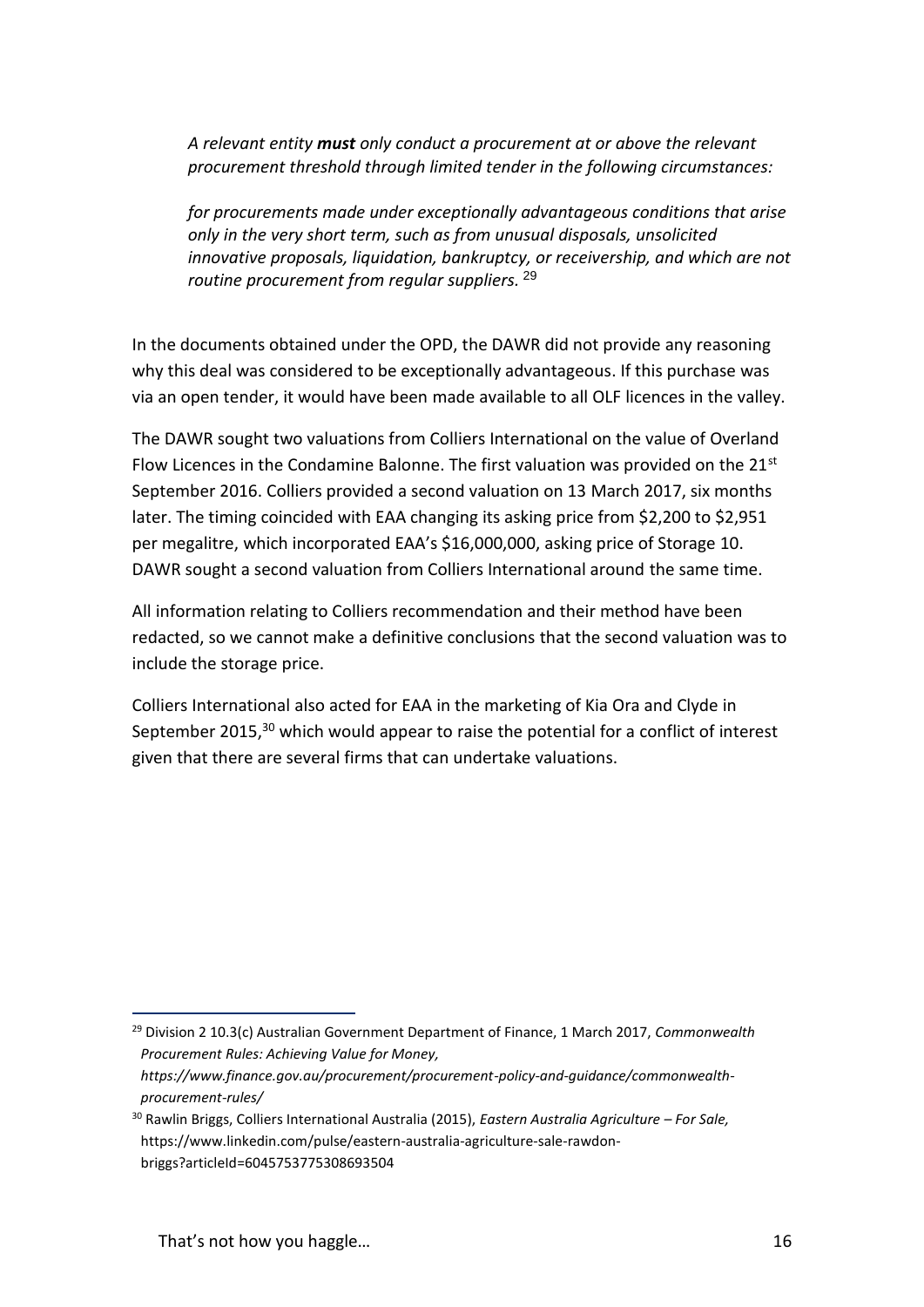# **MISSING CORRESPONSDENCE AND REDACTIONS**

The documents produced under the OPD did not include correspondence between the vendor and DAWR for all of the changed volumes. This would suggest that either the Water Minister's office either did not believe that his information was within the scope of the OPD, or the advice from EAA to DAWR on the revised volumes and megalitre price was made verbally, without file notes or written advice to senior officers. It is a serious matter to intentionally omit documents requested under an OPD because the refusal of a Minister to comply with an order of the Senate may ultimately be dealt with as a contempt of the Senate. $31$ 

In the documents, there was no correspondence about, or documentation of, the changing volumes and megalitre prices, except in the second last proposal where DAWR said:

*The company has advised that it has increased the proposal in part to simplify the transaction, the decommissioning activity and the management of its remaining water portfolio. 32*

One possibility why the volume kept increasing is that EAA was still finalising its OLF licences with the Queensland Department of Natural Resources and Mines (DNRM). EAA writes:

*We do not see this* (offer of 26,839 megalitres) *as out of context with our previous offer letter to you dated 9th February, 2016, where we submitted the 5.4 GL overland flow water entitlement of storage 10 (as we understood it then). <sup>33</sup>*

The information relating to Market Overview, Sales Evidence, Valuation Methodology, the Valuation and the Valuation Range have all been redacted from both valuations on the grounds they are Commercial in Confidence. <sup>34</sup> This is despite both the volume and price being publicly available.

<sup>31</sup> Parliament of Australia, (2018), *Senators' Guide to Procedures,* 

https://www.aph.gov.au/About\_Parliament/Senate/Powers\_practice\_n\_procedures/senguide/c01 <sup>32</sup> DAWR, (2017), *Limited tender evaluation (Condamine-Balonne – PIN 24666),* Documents released under OPD 579 correspondence dated 7 June

<sup>33</sup> EAA, (2017), *Letter to DAWR,* Documents released under OPD 579 correspondence dated 22 March

<sup>34</sup> Senator Matthew Canavan, (2018), *Summary Table of Condamine Balonne Purchases*, OPD no. 579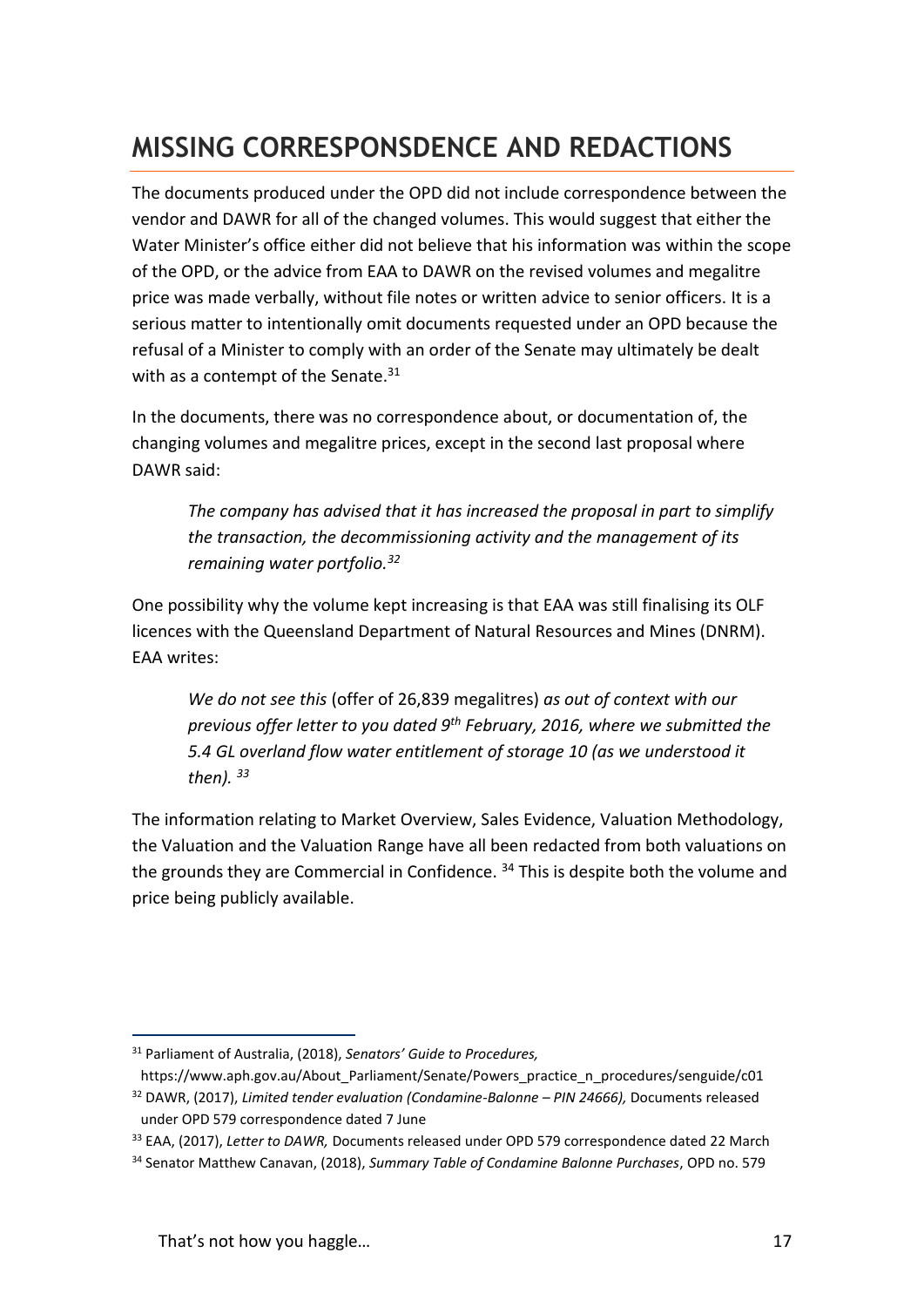The redactions are inconsistent with information provided in documents under a similar OPD, no 420, which related to a water purchase from a Lower Darling property called Tandou. The documents in that OPD did not redact the valuation details, however, that purchase, including the valuation, was later subject to several critical newspaper articles and questioning through Senate Estimates.<sup>35</sup>

# **CONCLUSION**

The Commonwealth bought water in the Lower Balonne at approximately 85% higher than the average price for a more reliable type of water licence, and 139% higher than the Commonwealth had previously paid for the same type of licence. The price was inflated because it included the cost of a storage that the vendor originally offered to transfer to the Commonwealth, but that offer was later withdrawn, without adjusting the price.

If that wasn't bad enough, because the Commonwealth purchased OLF licences, the water purchased has no legal status or recognition outside the property from where it was purchased.

Whilst the water was purchased to meet a water recovery target, it should not be counted towards that target because the targets were based on water in the river, and not water on the floodplain. It is erroneous to treat a gigalitre on the floodplain as being equal to a gigalitre in a river.

The DAWR does not appear to have followed the Commonwealth Procurement Rules in undertaking this transaction. They also engaged an independent valuer that had previously acted as the marketer for the vendor.

Finally, there appears to be either omissions in the documents provided under the OPD, or the negotiation of the volumes associated with \$80m of taxpayers funds were largely verbal, without file notes or written advice to senior officers. The documents are heavily redacted and based on unconvincing reasoning.

<sup>35</sup> Anne Davies, Guardian, (2018), *Cotton company reaped \$52m windfall in sale of water rights to government, https://www.theguardian.com/environment/2018/mar/02/cotton-company-reaped-52mwindfall-in-sale-of-water-rights-to-government*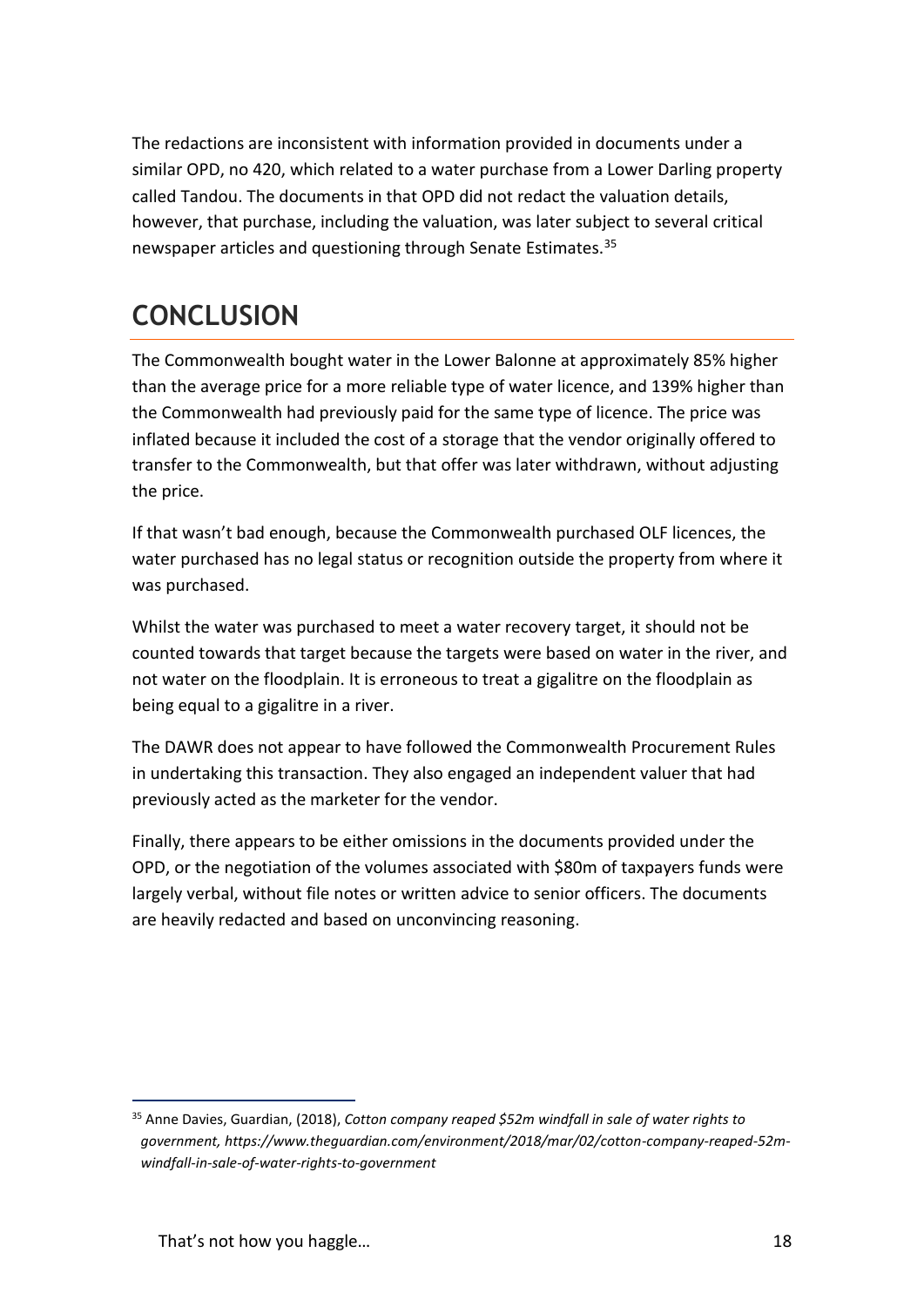There are many worrying aspects of this purchase, but they are part of a much wider picture – other highly questionable water purchases in the Lower Darling, Warrego and Murrumbidgee;<sup>36</sup> changing the estimates to South Australia to appease the South Australian Water Minister;<sup>37</sup> and presenting a Basin Plan amendment to parliament that was not available during public submissions and allows the SDLs to be changed by MDBA and States outside the parliamentary process.

This is why The Australia Institute recommends an independent audit of the Commonwealth Environmental Water Holder's portfolio and a review of the governance arrangements for the management of the Murray-Darling Basin. A serious change of culture in Australia's water management agencies is overdue.

<sup>36</sup> The A Senator Matthew Canavan, (2018), *Summary Table of Condamine Balonne Purchases*, OPD no. 579

<sup>37</sup> Slattery and Campbell, (2018), *Northern Disclosure, http://www.tai.org.au/content/northerndisclosure-rubbery-figures-murray-darling-basin-plan-review*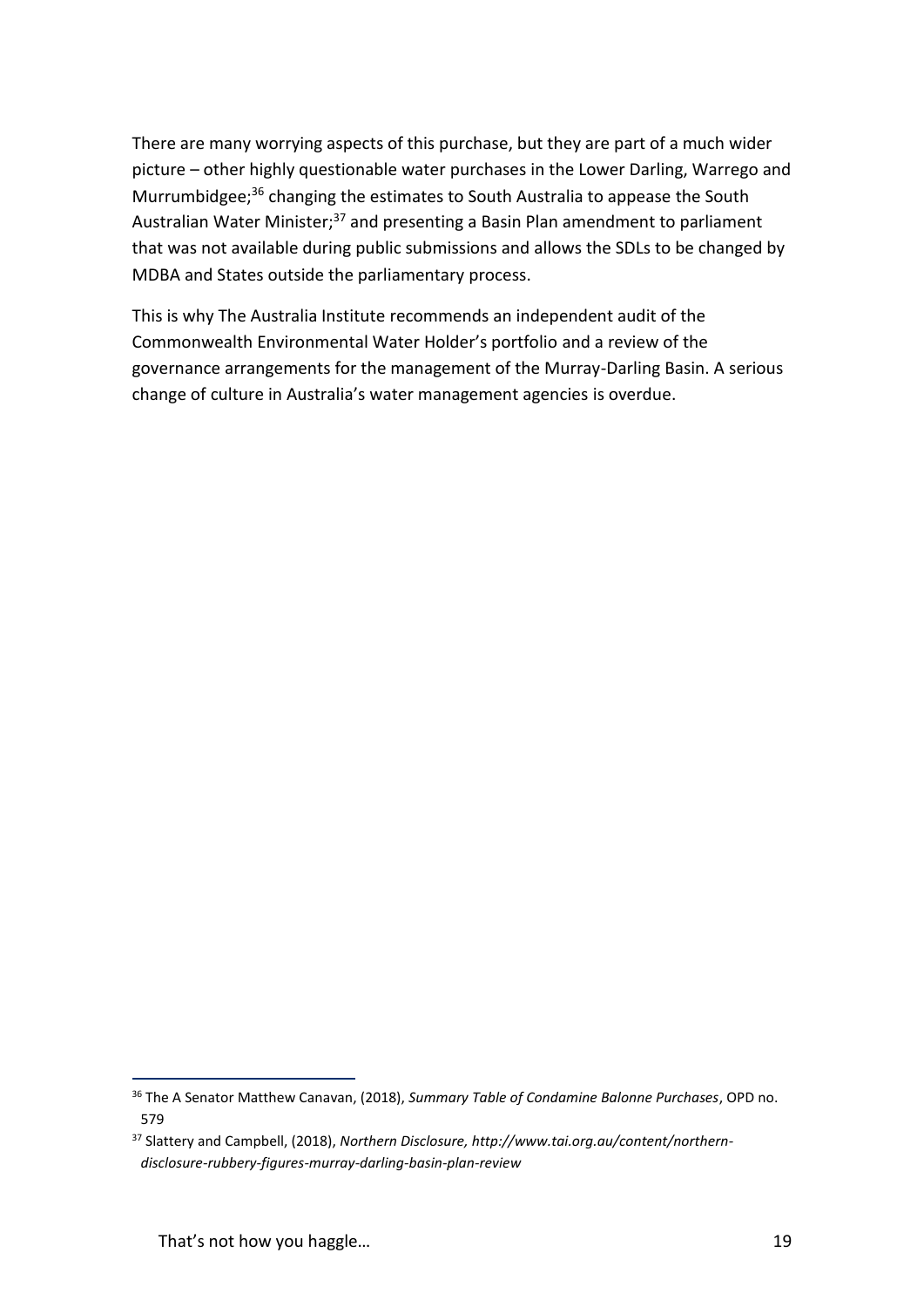# **APPENDIX A: ORDER FOR PRODUCTION OF DOCUMENTS, MURRAY-DARLING BASIN PLAN – WATER PURCHASES**

General business notice of motion: 579

Moved by: Senator Patrick

Date agreed to: 16 November 2017

#### That the Senate

- a) notes that:
	- i. the Murray Darling river system is a national resource,
	- ii. the aim of the Murray Darling Basin Plan, agreed to in 2012, is to ensure that water is shared between all users, including the environment, in a sustainable way,
	- iii. it is important that the plan is executed effectively and with financial responsibility,
	- iv. on 26 October 2017, the Guardian revealed that the Government had purchased 22 mega litres of water at a price of \$78M in circumstances where there were independent valuations for the same water of \$24.8 million (an Australian Bureau of Agricultural and Resource Economics and Sciences valuation) and \$38 million (Herron Todd White valuation), and
	- v. the Senate has an obligation to inform itself as to whether taxpayers' money being spent on the Murray - Darling Basin Plan is being spent efficiently and effectively; and
- b) orders that there be laid on the table by the Minister representing the Minister for Agriculture and Water Resources, by the start of business on 28 November 2017:
	- i. all decisions and associated decision reasoning for all purchases of water across the Basin from 1 January 2017, and
	- ii. all valuations/assessments in the Government's possession related to each of these purchases, including independent valuations/ assessments

Documents Tabled: 12 February 2018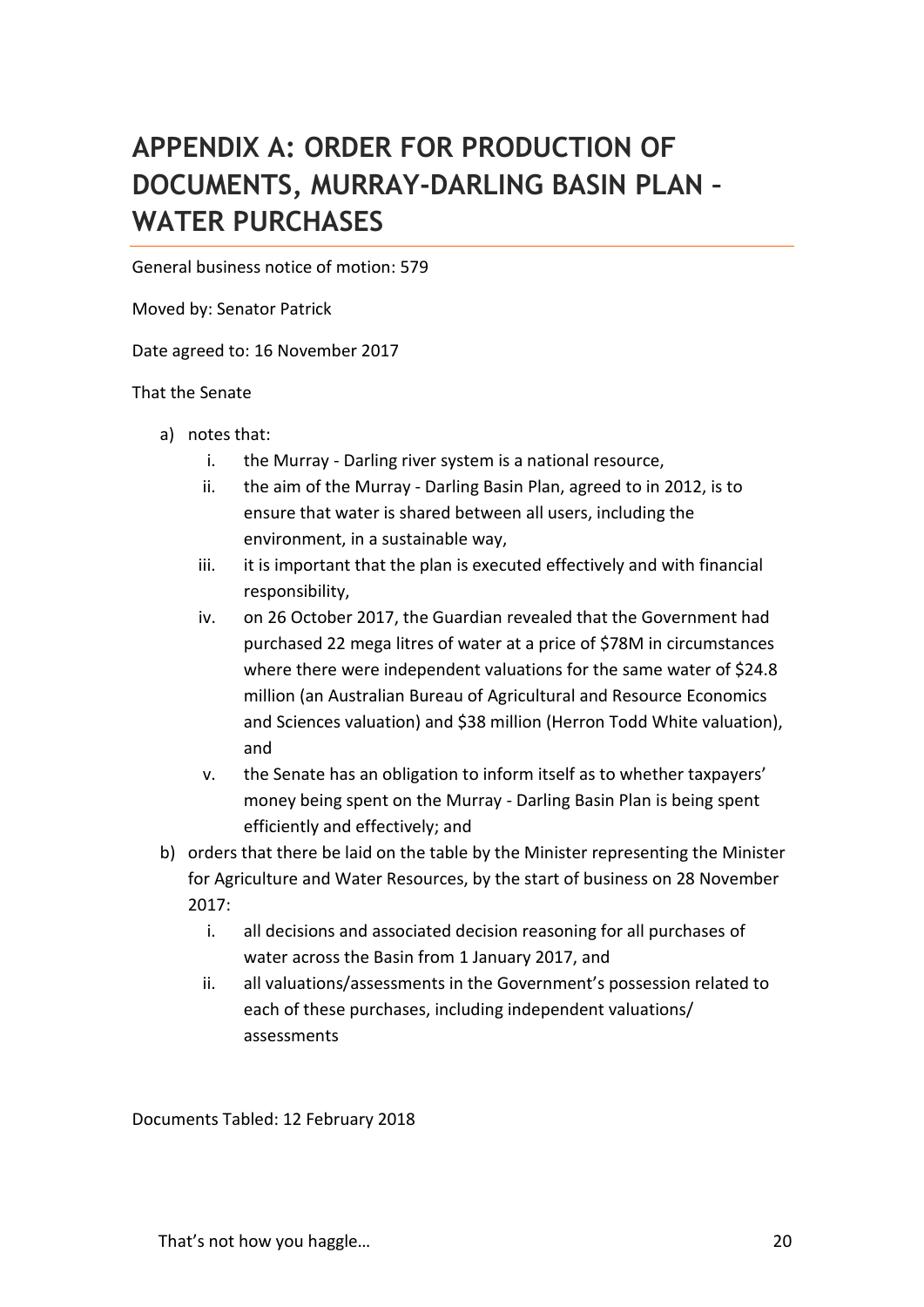### **APPENDIX B – CHANGING VOLUMES AND PRICE**

| Date     | Volume<br>(megalitres)                         | Average<br>price /<br>megalitre<br>(\$) | <b>Total price</b><br>(\$) | <b>Note</b>                                                                                                                                                                       |
|----------|------------------------------------------------|-----------------------------------------|----------------------------|-----------------------------------------------------------------------------------------------------------------------------------------------------------------------------------|
| 09.02.16 | 5,400                                          | 2,200                                   | 27,880,00038               | Offer made in letter from EAA to DAWR. The sale of water was conditional<br>on the sale of a storage for \$16,000,000                                                             |
| 19.12.16 | 15,000                                         | Redacted                                | Unknown <sup>39</sup>      | Approval by the Water Minister to proceed with the purchase.<br>No correspondence from the vendor and DAWR made available relating to<br>the revised increased volume.            |
| 22.03.17 | 26,839<br>$(12,649$ Clyde)<br>(14,190 Kia Ora) | 2,951                                   | 79,221,60040               | Offer made in letter from EAA to DAWR.<br>The price paid per ML 'includes a free option for utilisation of the storages by<br>DAWR at the time in the future when you can do so.' |
| 28.03.17 | 14,202<br>(Kia Ora)                            | 2,775                                   | 39,410,55041               | Approval by the Water Minister to proceed with the purchase.<br>No correspondence from the vendor and DAWR made available relating to<br>the revised increased volume.            |

 $\overline{a}$ 

<sup>38</sup> EAA, (2016) *Letter to DAWR,* Documents released under OPD 579 correspondence dated 9 February

<sup>&</sup>lt;sup>39</sup> DAWR, (2016), Minute: Unsolicited proposals to sell water: various northern basin catchments, Documents released under OPD 579 correspondence dated 19 December

<sup>40</sup> EAA, (2017), *Letter to DAWR,* Documents released under OPD 579 correspondence dated 22 March

<sup>41</sup> DAWR), (2017), *Minute: Unsolicited proposals to sell water: Qld Condamine-Balonne,* Documents released under OPD 579 correspondence dated 28 March